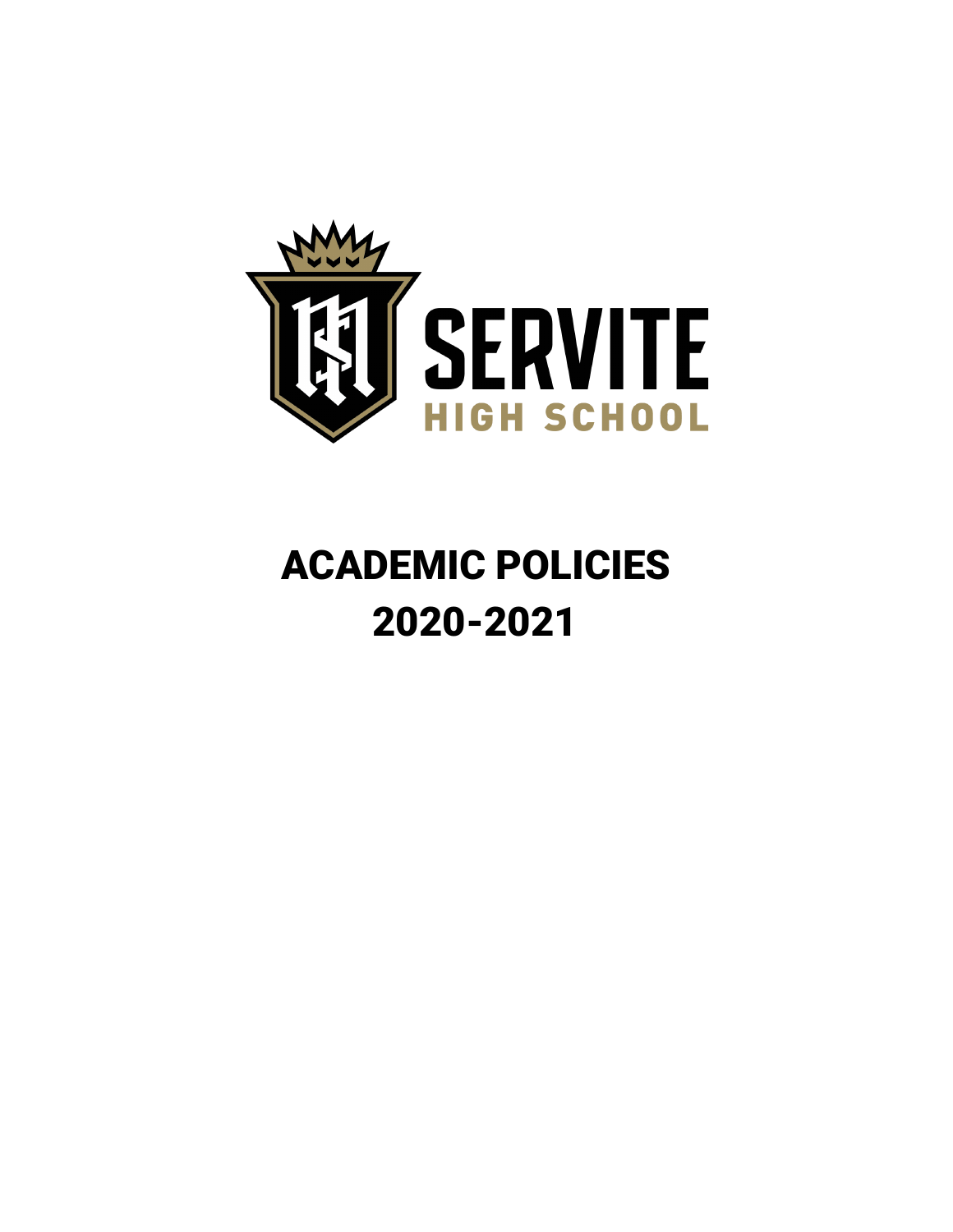#### <span id="page-1-0"></span>**ACADEMIC POLICIES 2020-2021**

COVID-19 Disclaimer: These policies are in effect for the 2020-2021 school year and include contingencies for all *operational status levels (Green, Yellow, Orange, and Red.)*

#### *Status Levels include:*

- *● Green - Full attendance without any mitigations or restrictions*
- *● Yellow - Full attendance with maximum mitigations and restrictions*
- *● Orange - Hybrid 50/50 in-seat and remote learning with maximum mitigations and restrictions*
- *● Red- Full remote learning*

#### **Last Revised: July 2020**

| ACADEMIC POLICIES 2020-2021                                                       | $\overline{2}$   |
|-----------------------------------------------------------------------------------|------------------|
| PRINCIPAL'S RIGHT TO AMEND                                                        | 4                |
| <b>CURRICULUM</b>                                                                 | $\overline{4}$   |
| <b>COURSES</b>                                                                    | 4                |
| <b>SCHEDULING</b><br>All Students<br>Freshmen<br>Sophomores, Juniors, and Seniors | 5<br>5<br>5<br>5 |
| <b>SCHEDULE CHANGES</b>                                                           | 5                |
| HOMEWORK FOR ABSENT STUDENTS<br>Missed Homework/Projects/Tests                    | 6<br>6           |
| <b>FINAL EXAMS</b>                                                                | 6                |
| <b>CLASS MANAGEMENT PLANS</b>                                                     | 7                |
| <b>ACADEMIC HONESTY</b><br>Academic Honesty Violations:                           | 8<br>8           |
| <b>ATTENDANCE AND CREDIT</b>                                                      | 8                |
| ATTENDANCE AND ACADEMIC PERFORMANCE                                               | 9                |
| REQUEST FOR EXTENDED ABSENCE                                                      | 10               |
| REQUIRED NOTIFICATION OF POSSIBLE FAILURE                                         | 10               |
| <b>LATE WORK</b>                                                                  | 11               |
| <b>ONLINE GRADES (AERIES™)</b>                                                    | 11               |
| REPORT CARDS AND PROGRESS REPORTS                                                 | 12               |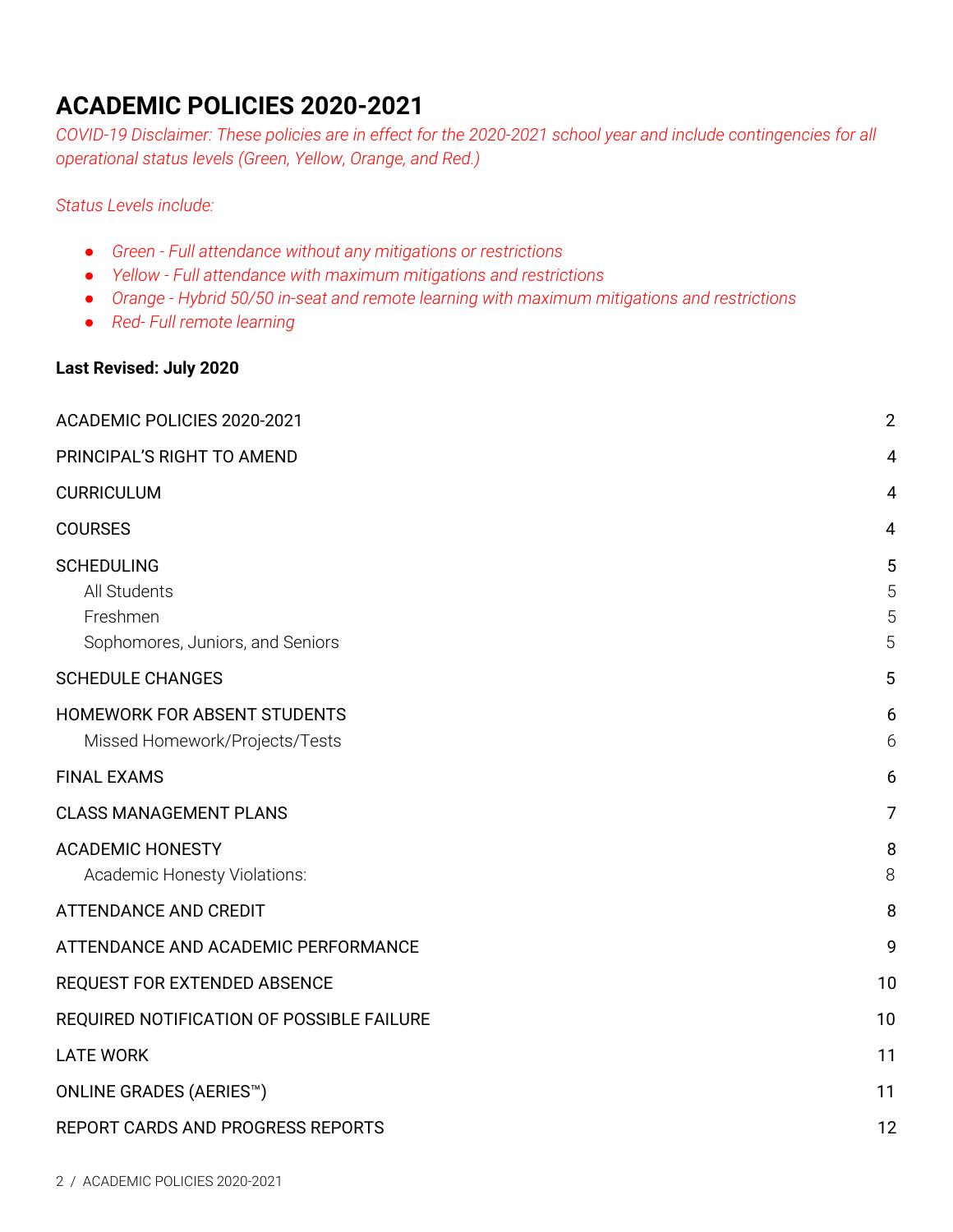| <b>QUARTER GRADES</b>                                                                                                                                                        | 12                   |
|------------------------------------------------------------------------------------------------------------------------------------------------------------------------------|----------------------|
| <b>SEMESTER GRADES</b>                                                                                                                                                       | 12                   |
| <b>REQUEST FOR GRADE REVIEW</b>                                                                                                                                              | 13                   |
| <b>COMMUNICATION WITH THE SCHOOL</b>                                                                                                                                         | 13                   |
| <b>COMMUNITY COLLEGE CLASSES</b>                                                                                                                                             | 14                   |
| FINE ARTS REQUIREMENT                                                                                                                                                        | 14                   |
| <b>REPEATING A COURSE</b>                                                                                                                                                    | 14                   |
| <b>SUMMER SCHOOL</b>                                                                                                                                                         | 15                   |
| ACADEMICS AND PARTICIPATION IN ATHLETICS                                                                                                                                     | 15                   |
| PHYSICAL EDUCATION POLICY                                                                                                                                                    | 16                   |
| <b>GRADING SCALE</b>                                                                                                                                                         | 16                   |
| <b>GRADES OF "INCOMPLETE"</b>                                                                                                                                                | 17                   |
| <b>GRADE POSTING</b>                                                                                                                                                         | 17                   |
| KAIROS ACADEMIC POLICY                                                                                                                                                       | 17                   |
| ACADEMIC PROBATION/ENROLLMENT REVIEW                                                                                                                                         | 18                   |
| <b>GRADES AND GPA</b>                                                                                                                                                        | 19                   |
| <b>GRADUATION POLICY</b>                                                                                                                                                     | 20                   |
| <b>GRADUATION REQUIREMENTS</b>                                                                                                                                               | 20                   |
| EARLY GRADUATION REQUIREMENTS FOR ENROLLMENT IN ACCREDITED COLLEGE OR UNIVERSITY<br><b>Financial Arrangements</b>                                                            | 21<br>21             |
| <b>WITHDRAWING FROM SERVITE</b>                                                                                                                                              | 22                   |
| <b>ACADEMIC AWARDS</b><br>Valedictorian and Salutatorian                                                                                                                     | 22<br>23             |
| <b>TRANSFER CREDITS</b>                                                                                                                                                      | 23                   |
| ADVANCED PLACEMENT PROGRAM<br><b>Advanced Placement Courses</b>                                                                                                              | 24<br>24             |
| INSTRUCTIONAL SUPPORT SERVICES PROGRAM<br>Definition of a Student with Learning Needs<br><b>Extended Time on Finals</b><br>Family Educational Rights and Privacy Act of 1974 | 24<br>25<br>25<br>26 |
| <b>IMPORTANT EXTENSIONS</b>                                                                                                                                                  | 27                   |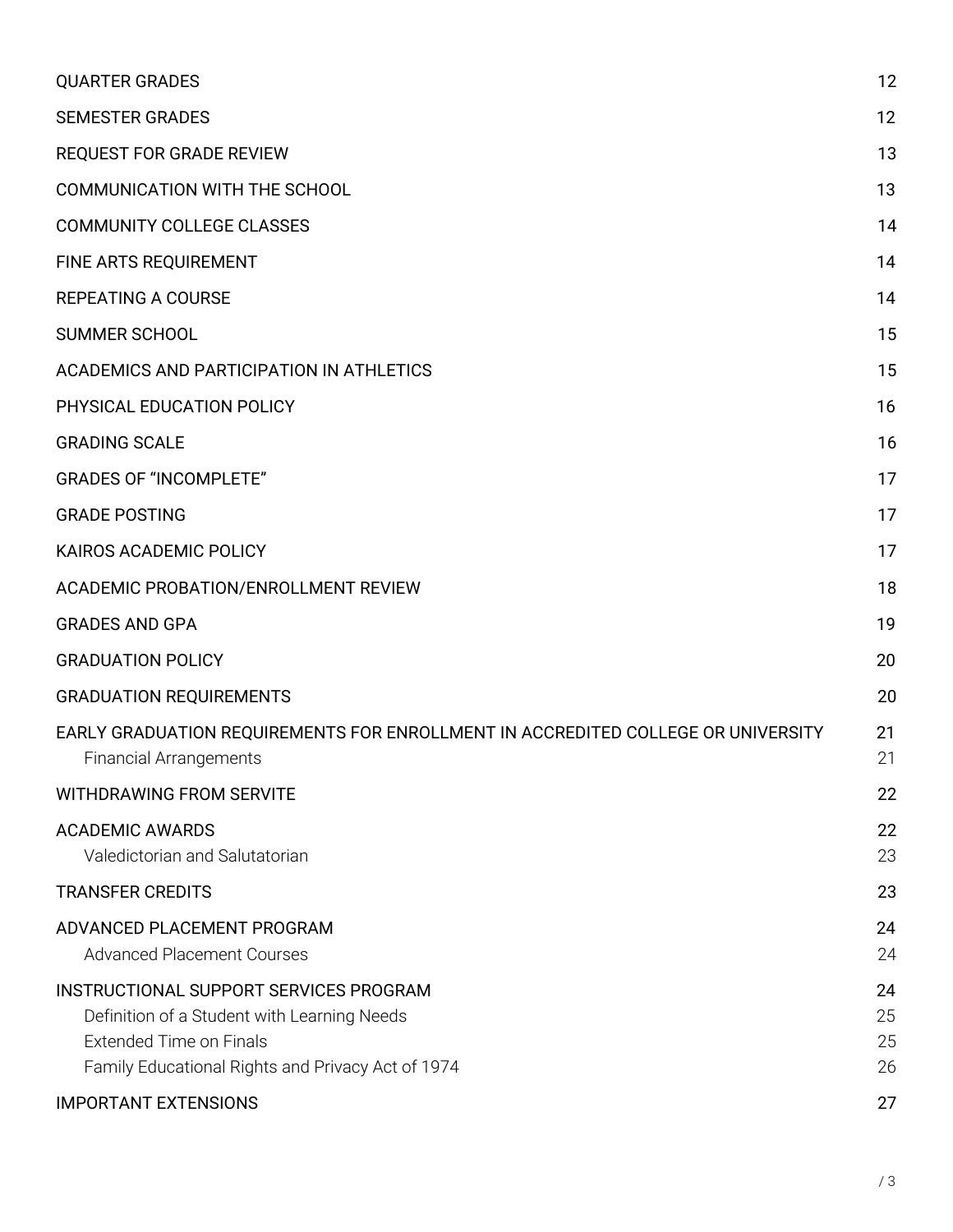# ACADEMIC POLICIES

#### <span id="page-3-0"></span>**PRINCIPAL'S RIGHT TO AMEND**

When developing these academic policies for Servite High School, we wrote this handbook as clearly and as explicitly as possible. Nevertheless, during the course of the school year, new and unusual situations may arise; therefore, the Principal reserves the right to amend these policies as necessary during the school year. The Principal is the final recourse within the school and may waive any policies in this handbook if deemed in the best interest of fairness and justice. The Principal is the final interpreter of all policies in this handbook.

\*\*COVID-19 Disclaimer: Due to mitigation factors prescribed to us to ensure the safety of all members of our school community, the required course load may be adjusted minimally for the 2020-2021 school year to allow *Servite to fully implement those prescribed mitigation factors (i.e., social distancing requirements, maximum classroom capacity requirements, and possible transfer to full remote learning). We will operate under four* possible status levels of operation - Green, Yellow, Orange, and Red - and will implement appropriate schedules *and mitigations for each status level.*

#### <span id="page-3-1"></span>**CURRICULUM**

Servite High School is a college preparatory school with over 100 available academic courses. Students are accepted based on the expectation that they are capable of meeting the academic rigors of the curriculum. While at Servite, students must maintain a cumulative academic Grade Point Average (GPA) of 2.0 or better and successfully complete a minimum number of credits each year. Otherwise, they may be placed on Academic Probation.

The curriculum at Servite High School has been developed by the Curriculum Council, the Assistant Principal of Curriculum, and the Assistant Principal of Instruction. The curriculum is multi-layered, offering academic classes, as well as Advanced Placement and Honors classes, for those who qualify. An Instructional Support program is offered to students with documented mild learning differences.

## <span id="page-3-2"></span>**COURSES**

Each student is required to take a course load of seven classes per semester. Counselors will closely monitor a student's choice of courses to ensure all requirements are met and to avoid the student becoming overloaded in his academic curriculum. **Students are expected to be proactive and take responsibility for their own academic progress.**

A detailed explanation of the courses that are offered can be found in the Course Catalog which is posted on the school website (www.servitehs.org). Registration for courses for the following school year takes place during the spring. Students work with their counselors to prepare their next year's schedules, review graduation requirements, and enroll in the proper courses for eligibility for admission to the colleges of their choice.

Incoming freshmen receive online registration forms prior to the mandatory New Parent/Student Information Night in the spring. At this meeting, the counselors offer assistance with scheduling options prior to the submission deadline.

\*\*Senior Privilege: Only seniors can request to leave campus for 7<sup>th</sup> period. The request must be made through the counseling office. Senior Privilege applies only to seniors who have completed all of their graduation 4 / ACADEMIC POLICIES 2020-2021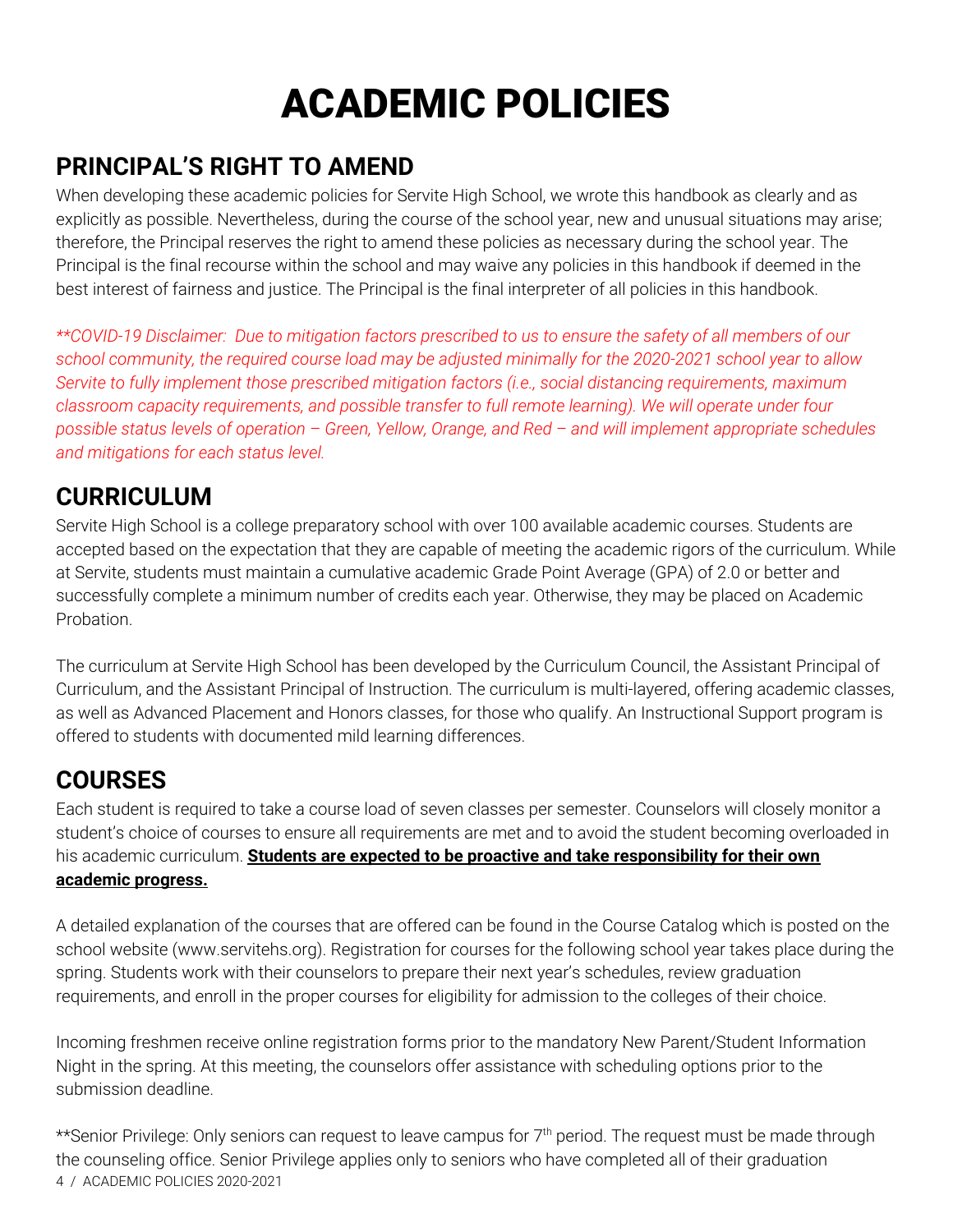requirements and applies to only Period 7 in a student's schedule. Once the request has been signed and submitted to the counseling office, the senior will receive a sticker to be placed on his ID card. Only students with that sticker will be allowed to leave campus for  $7^{\rm th}$  period without a parent phone call and release slip form the attendance office. *This senior privilege will be adjusted during the 2020-2021 school year should COVID-19 mitigation and restrictions require us to go to ORANGE or RED status.*

## <span id="page-4-0"></span>**SCHEDULING**

#### <span id="page-4-1"></span>All Students

After students have selected courses, they are randomly assigned to classes by Aeries™, our scheduling software. Selection of specific teachers is not permitted. Students not initially placed in Honors classes can earn placement into certain Honors classes by individual department testing or by meeting department requirements/criteria and/or obtaining teacher recommendation.

#### <span id="page-4-2"></span>Freshmen

Once accepted to Servite, students will be placed in College Prep, Liberal Arts Honors, Math/Science Honors, or Full Honors. These placement designations are made by counselors and the Assistant Principal of Counseling and are based on multiple criteria including the student's junior high grades, teacher recommendations, interview, application, previous standardized test scores, and High School Placement Test scores. The placement team takes great care in appropriately placing students and strives to place students in classes that are best-suited for each student's talents and abilities. Students who wish to challenge their math and/or language placement may do so by taking the Algebra 1 Challenge Exam, the Geometry Challenge Exam, and/or the Spanish Challenge Exam. These Challenge Exams are typically administered in May. The Admissions Department will send out registration information as the dates of the exams approach.

#### <span id="page-4-3"></span>Sophomores, Juniors, and Seniors

Returning students select courses in the spring based on Servite graduation requirements, teacher recommendation, and approval during the registration process. Each department has guidelines for the placement of students in advanced courses which may include minimum GPA requirements, essays, teacher recommendations, etc. In some cases, students are allowed to attempt a class for which prerequisites were not met. In these cases, parents and students sign a contract clearly identifying the student's responsibility to the course and teacher.

## <span id="page-4-4"></span>**SCHEDULE CHANGES**

Parents and students should be aware that requests for schedule changes may not be honored once schedules are distributed to students at registration. The exceptions to this policy are human error or for an incorrect placement in a class, such as an incorrect mathematics or world language course, a repeated course, or a course that has a pre-requisite the student has not taken.

A student is permitted to change classes after the registration process only if it is determined by the class teacher that the student is not likely to succeed in the assigned class. Generally, this means the student was initially misplaced in the class or additional information has come to light which affects the student's success. This is most likely to occur when a student is placed in an honors course and needs to be moved to a college prep course. The student may have been under-placed, as well, and could conceivably be moved from a college prep course to an honors course, if the misplacement is discovered within the first three weeks of the school year. Our goal is to ensure that students are appropriately placed in courses that best match their abilities and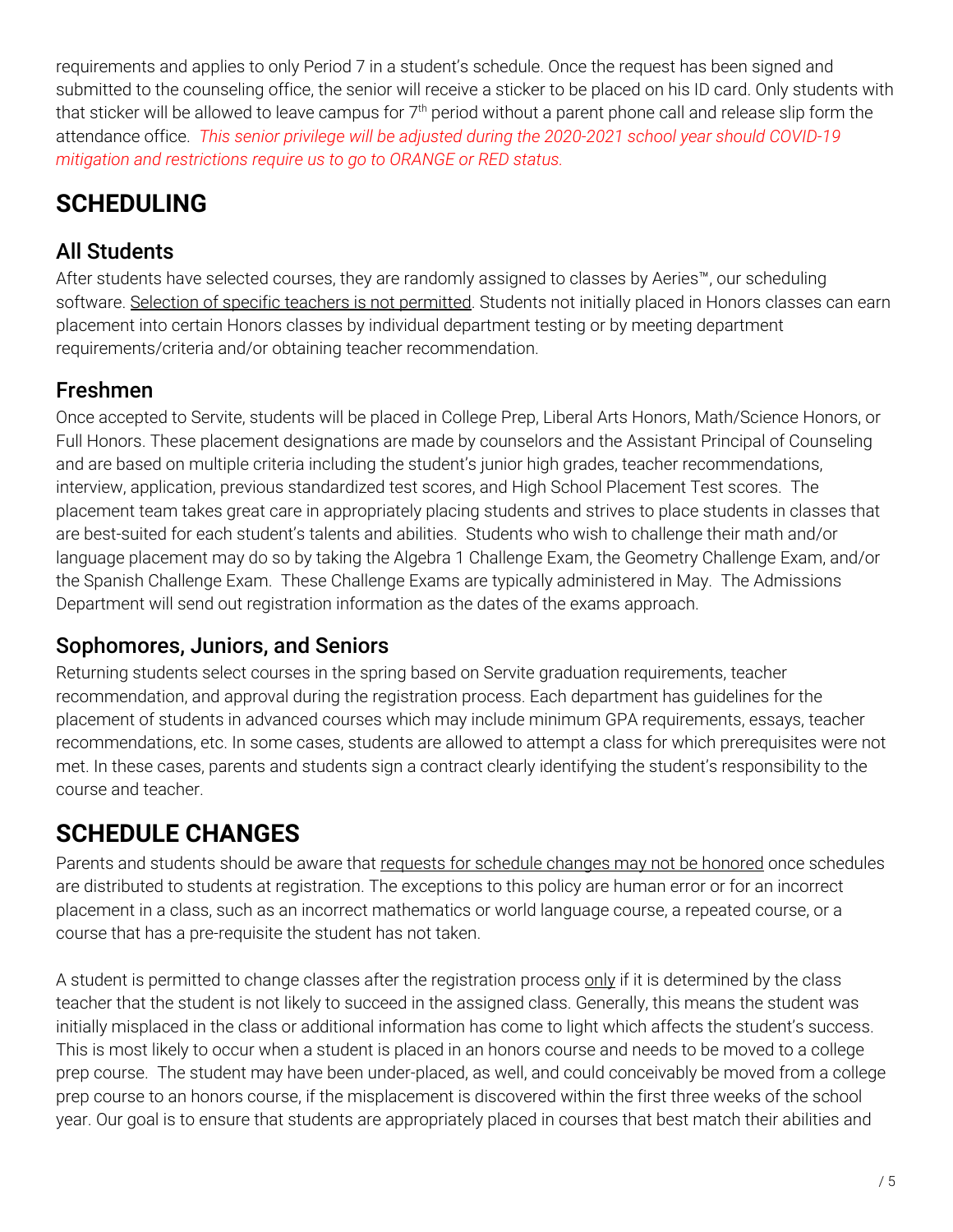college acceptance requirements. Such a schedule change can be done by a counselor and may not require a parent-teacher meeting.

No schedule changes will be made after the sixth week of the school year. In rare instances, a student or parent may request a schedule change, at which point, a meeting with the teacher, the student, the parent(s) and the counselor will be held. No schedules will be changed after the deadline without a meeting being held first. If it is determined at that meeting that a schedule change is in the best interest of the student, both short-term and long-term, then the schedule change will be approved. Schedule changes will be made at the conclusion of grading periods to cause as little disruption as possible to the educational or grading processes. With regards to schedule change requests, we will analyze each individual student's situation when determining if a schedule change is feasible and in the best interest of the student.

The final decision to change a student's schedule is made by the Assistant Principal of Counseling, in consultation with the counselor and class teacher. Should a class change be necessary due to misplacement, the grade (percentage earned in the class) the student has earned to that date will be carried to the new class. The teacher of the new class may use his/her discretion as to how that grade is integrated into the new class.

## <span id="page-5-0"></span>**HOMEWORK FOR ABSENT STUDENTS**

Regular school attendance is both critical and expected. Servite expects all students to be in school, prepared and on time, every day that school is in session. We do recognize that there are legitimate occasions in which a student cannot or should not attend classes. Students who are absent from school for excused reasons (illness, medical release/appointment, school business, game, court appearance, or funeral) can stay current on assignments by accessing Google Classroom.

#### <span id="page-5-1"></span>Missed Homework/Projects/Tests

A student is permitted one school day for each day of an **Excused (E), Verified (V) and/or Medical (M) absence** to make up any assignments missed unless agreed upon with his teacher(s).

A student who misses school for a **School Activity (S)** and/or **Game (G)** is required to submit all missing work and take missed tests on the day of his return unless prior arrangements have been agreed upon with his teacher(s).

If a student misses **a test due to an Excused (E), Verified (V), Illness (I) and/or Medical (M) absence**, he must make arrangements with his teacher(s) to make up the test.

Long term projects or assignments must be turned in **on the due date** according to teacher's specific instructions, via email, Google Classroom, or by a representative of the student unless prior arrangements have been made with the teacher.

## <span id="page-5-2"></span>**FINAL EXAMS**

Traditionally and under normal circumstances, semester exams are administered during the final week of each semester. First semester grades have been calculated at Quarter 1 (40%), Quarter 2 (40%) and Semester 1 Final (20%. Semester 2 grades have been calculated at Quarter 3 (40%), Quarter 4 (40%), and Semester 2 Final (20%), except for Physical Education classes which do not administer a final exam. Physical Education grades have been calculated on a 50% (for Quarter 1 or 3) and 50% (for Quarter 2 or 4) basis. Note that concerts and key performances may count as a portion of the student's final exam grade in certain Performing Arts courses.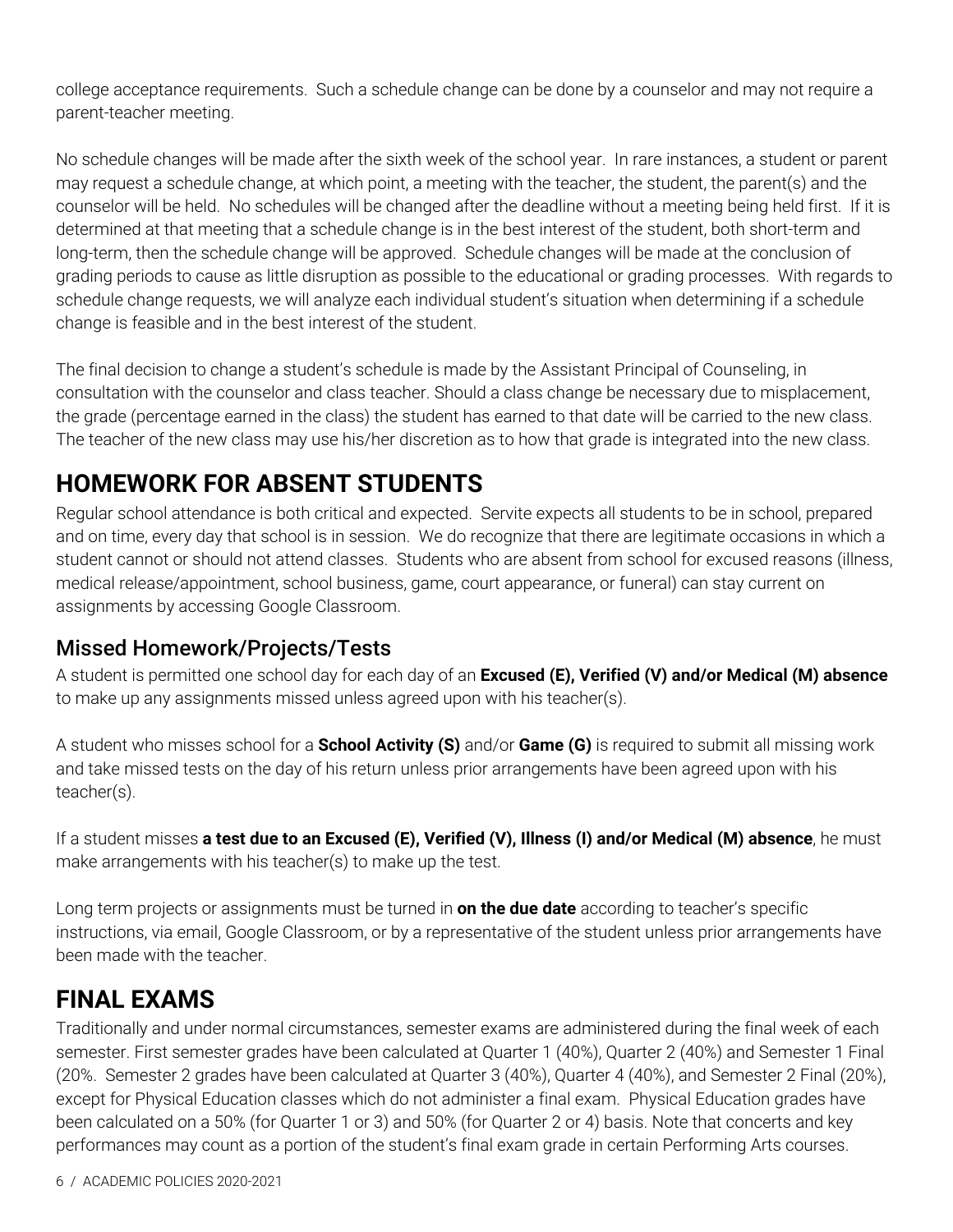Consult a teacher's class management plan for specific details on grading policies and categories in his/her specific course.

\*\*COVID-19 Disclaimer for the 2020-2021 school year: In an effort to establish a stable and fair grading system that can be effectively and efficiently applied to all status levels of operation, we will calculate semester grades for the *2020-2021 school year as follows:*

*Semester 1 = Quarter 1 at 50% and Quarter 2 at 50%. Semester 2 = Quarter 3 at 50% and Quarter 4 at 50%.*

*Quarter and semester assessments will be administered in-person (ORANGE) or remotely (RED), but those assessments will be included in the gradebook of the quarter in which they are given.*

For the 2020-2021 school year only, we may suspend the traditional administration of cumulative final exams, but we will administer some form of cumulative assessment (in person in Green, Yellow, or Orange status, or remotely if in Red status) to measure students' mastery of the skills and concepts taught within the grading period. *Alternative assessments can include projects, papers, presentations, and other forms of assessments that require students to demonstrate their understanding of the material covered in class.*

In rare cases, a student may fall ill on the day of a cumulative assessment. A parent must call the Attendance Office to verify the student's illness. Students who miss a cumulative assessment due to illness must make arrangements with the individual teacher to make up the assessment. If a student must miss a quarter or semester assessment for a planned, verified, legitimate excused reason (medical appointment that cannot be rescheduled, death of a family member, mandatory court appearance), the student and parent must contact the student's counselor to make arrangements for an alternative date for the assessment. Once the request has been approved, the teacher and students will work together to arrange an alternative date and time for the assessment missed. Students and parents are encouraged to avoid rescheduling final exams unless it is absolutely necessary to do so. Please note that a teacher may require the student missing a regularly-scheduled cumulative assessment to complete the assessment early or to return after the last day of school to make up the assessment.

## <span id="page-6-0"></span>**CLASS MANAGEMENT PLANS**

All teachers distribute Class Management Plans at the beginning of each school year, including clearly defined classroom rules and consequences for violating those rules and guidelines. The management plan must also include the teachers' KAIROS Remediation Plan (if applicable to their course grade level).

Parents and students should read classroom policies very carefully before signing them. Students may be held accountable for the content of those classroom policies and regulations throughout the school year. Contact the teacher with questions on individual classroom policies.

*\*\*Teacher Management Plans for the 2020-2021 school year may contain information regarding alternative learning models and how procedures and protocols may be adjusted depending on the status model we implement. Please see each teacher's respective Management Plan for details on how his/her specific course will be affected by operational status changes.*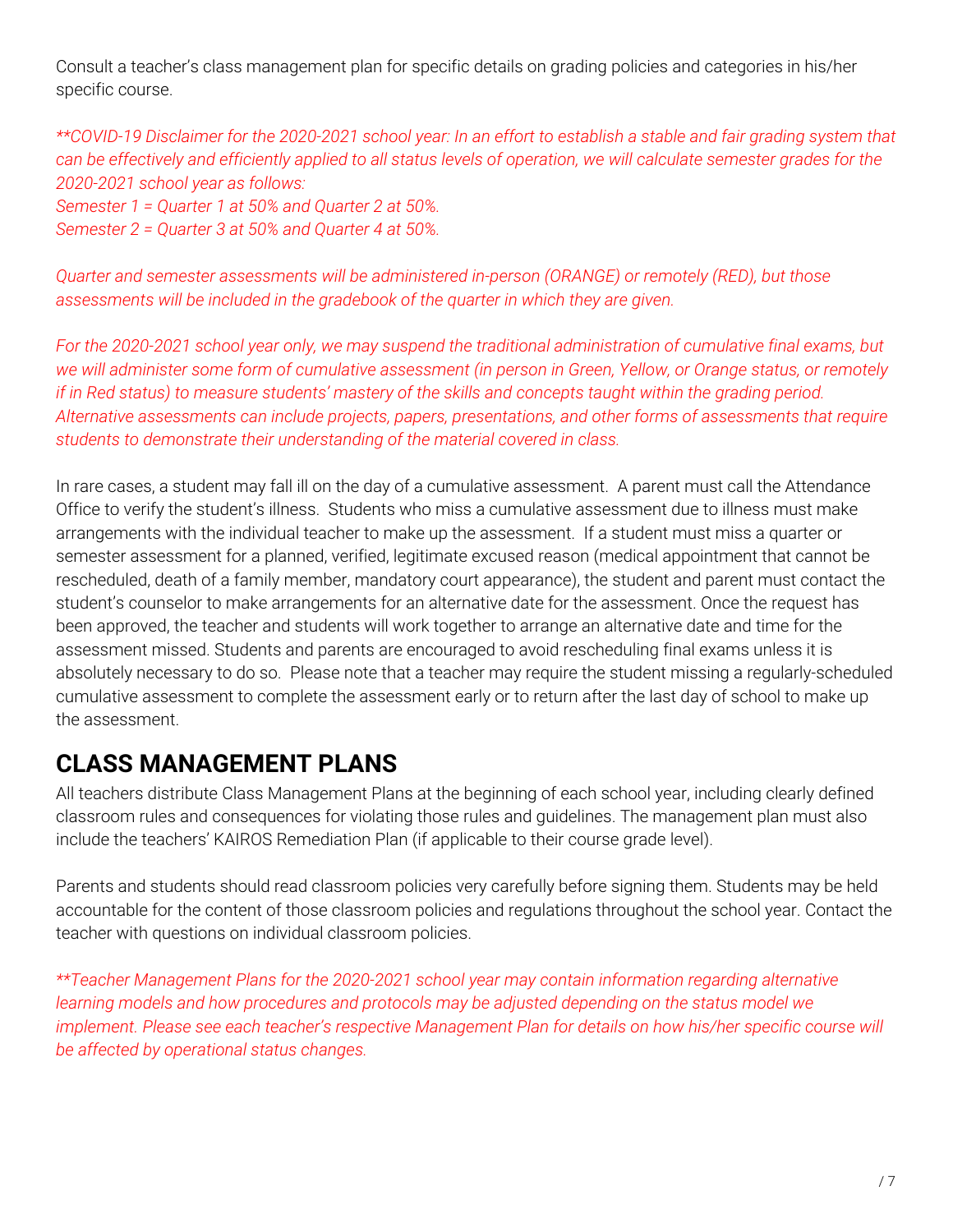## **ACADEMIC HONESTY**

To reinforce the importance of academic honesty and to protect the behavior of honest students, teachers and administrators will implement measures to deter dishonesty. If a violation of the academic honesty policy is suspected, the teacher will work with Servite administrators to evaluate the situation and take appropriate disciplinary action. Students who violate the Academic Honesty Policy are subject to the Servite Disciplinary Policy. Students should be aware that cheating results in the student earning zero credit on the assignment which could have a devastating effect on the student's grade. Referrals to the Dean of Students accompany the zero credit consequence. Multiple violations of the Academic Honesty policy could result in the student being put on a contract, suspension, and potentially, disenrollment from Servite.

#### <span id="page-7-0"></span>Academic Honesty Violations:

Violations of the Academic Honesty Policy include, but are not limited to:

- Viewing another student's paper during a test or quiz or knowingly allowing another student to view his paper during a test or quiz.
- Communicating with anyone other than the teacher during a test or quiz.
- Preparing homework for another student or giving/lending assigned work to a student who copies the work or represents it as his own.
- Misrepresenting the work of another as his own work, whether original or copied.
- Taking work from a teacher's room without permission.
- Taking a picture of a test or quiz or knowingly accepting or sharing a picture of test or quiz.
- Knowingly leaving a testing situation with the test in his possession.
- Providing information about a quiz or exam to any student who will be taking it at a later time.
- Receiving information about a quiz or exam from a student who has already completed it.
- Providing or receiving information concerning a test or assignment that enables a student to claim credit for work that he did not complete on his own.
- Attempting to cheat or cheating on a quiz, exam or assignment.
- Attempting to change or changing a grade in a teacher's paper grade book, online grade book, or in student records.
- Using or having any unauthorized notes, books, or resources during a quiz or exam.
- Using or having a cell phone or other unauthorized electronic/communication device during a quiz or exam.

#### <span id="page-7-1"></span>**ATTENDANCE AND CREDIT**

Regular attendance in class is directly related to academic performance. Students who miss class **for any reason** may find their grades negatively affected by these absences. Servite High School's Attendance for Credit policy states that any student who accrues seven (7) or more absences in any class period (unexcused, verified, or excused) may be placed on an attendance contract. Students with chronic absences may be required to appear before the Discipline Board. Credit for a course may be denied to a student with excessive unexcused absences. Upon careful evaluation of the facts and evidence, the Assistant Principal of Counseling will inform the parents and student in writing of the decision. Any potential long-term absences must be cleared by parents/guardians with the counselor of the student.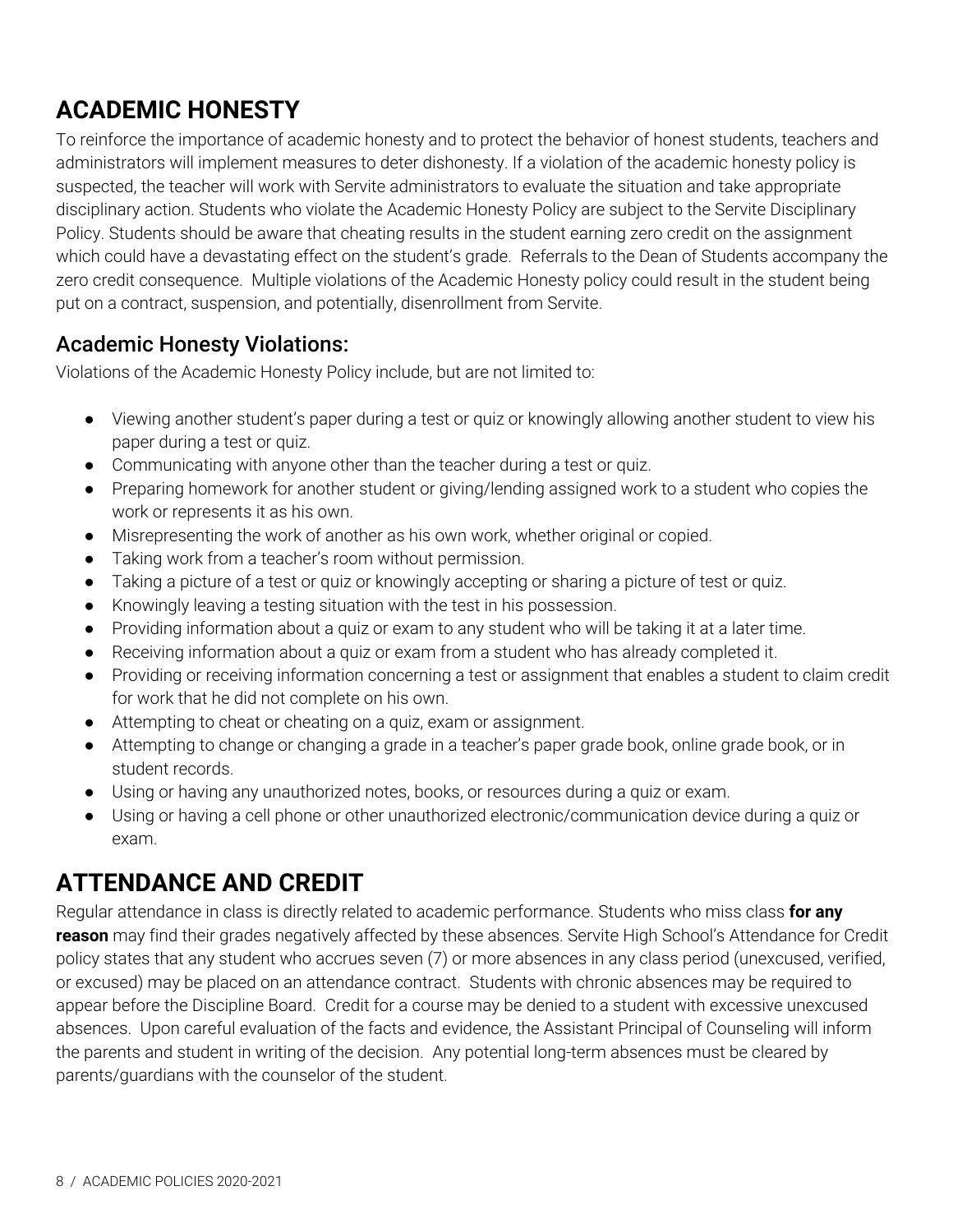*\*\*Should the school be required to move to ORANGE or RED status, attendance procedures will be modified accordingly. Regular student attendance and completion of assignments is expected regardless of the learning model we are in at any given time.*

#### <span id="page-8-0"></span>**ATTENDANCE AND ACADEMIC PERFORMANCE**

Servite High School maintains that it is the rigorous experiences implemented by the teachers, in which students are engaged in active reasoning about concepts, which assist students in mastering the expected standards. Students must attend school regularly to take advantage of these learning opportunities.

Making up an assignment or educational experience does not offer the same value as participating in the experience with peers. However, in the interest of helping students progress toward mastery of the expected standards and learn course content, teachers shall provide opportunities to complete missed class work and tests or other appropriate equivalent assignments that can reasonably be provided. The following guidelines for make-up work should be followed:

- Attendance may not be used as a part of any rigid formula for assigning subject grades (e.g., a set number of tardies or absences may not result in the automatic lowering of a grade).
- **E = Excused Absence:** one school day for each day absent to make up assignments and tests missed
- **I = Illness:** one school day for each day absent to make up assignments and tests missed
- **M = Medical:** one school day for each day absent to make up assignments and tests missed
- **V = Verified Absence:** one school day for each day absent to make up assignments and tests missed
- **A = Unverified Absence:** teachers wait to input until verified by attendance office
- **G = Game:** is required to submit all missing work and take missed tests upon return
- **S = School Activity:** is required to submit all missing work and take missed tests upon return
- **D = Truant:** will not be provided an opportunity to make up assignments or tests
- **X=Excused Tardy:** will be provided an opportunity to make up assignments or tests
- **T =Unexcused Tardy:** will not be provided an opportunity to make up assignments or tests
- **Z = Suspended:** is required to submit all missing work and take missed tests upon return
- Should a student miss a deadline, he is afforded one additional day to turn in the assignment for half credit.
- Unless otherwise stated/communicated by the teacher, an assignment is due during the period the student has that class during the day upon the request of the teacher.
- Students who are absent for any reason may earn a zero on in-class quizzes, warm up assignments and other classroom participation assignments that are required of students on any particular day. Students who are rarely absent should not be affected significantly by this policy. Students who are frequently absent will see their grades negatively affected by the consistent reduction in their earned points and may be required to remediate that class in the summer.
- <span id="page-8-1"></span>● Students with chronic attendance issues may be assigned a withdraw failure grade for the class (no credit earned), asked to withdraw, or not be allowed to enroll the following year. Upon the 5<sup>th</sup> absence in any one course during a semester, a student and his parents will be required to meet with the Dean of Students or the Assistant Dean of Students. As a consequence, the student may be placed on an attendance contract, or if severe enough, the student may receive a withdraw failure due to poor attendance in the course(s).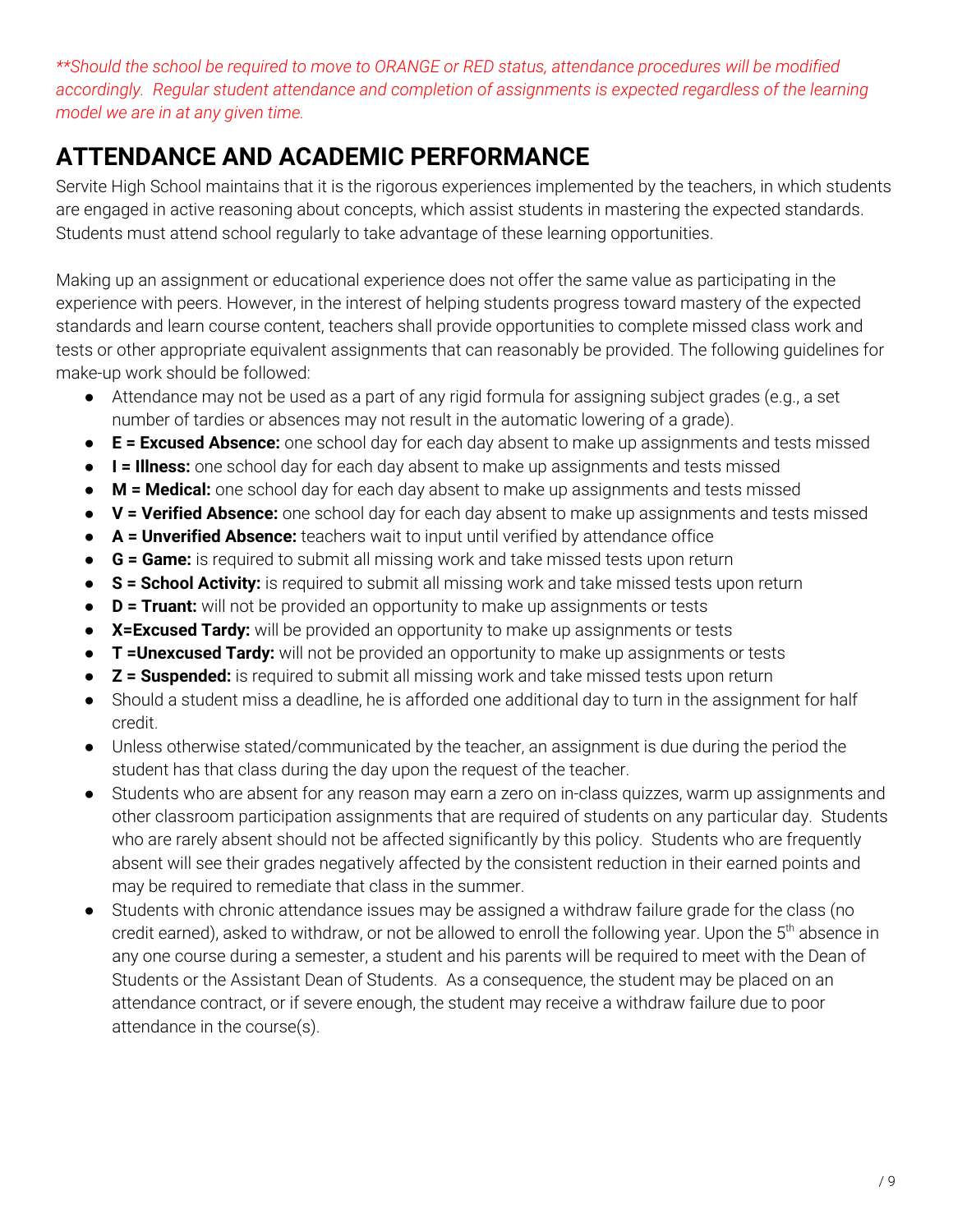## **REQUEST FOR EXTENDED ABSENCE**

Extended verified or excused absences may be granted exclusively by the Assistant Principal of Counseling for an absence of **three or more consecutive days**. Neither faculty nor parents may grant an extended absence. A request form for an extended absence must be secured by the parent/student from the students' counselor and submitted to the Assistant Principal of Counseling for approval *before* the absence begins. The Request for Absence Form should be approved at least **5 school days in advance** of the student's first day of extended absence, unless there is a family emergency or unforeseen event. Once approved, the student's grade level counselor will coordinate with the student's teachers with regards to assignments missed for the duration of the absence. Request for absences should be requested only in situations where it is absolutely necessary for a student to miss **three or more consecutive days of school**. Examples of approved request for absences include long illnesses (doctor note), extensive medical procedures (doctor note), serious injuries (doctor note) or the death/funeral of an immediate family member. **Taking extended time from school for vacations, college visits, club athletic events or other similar reasons is strongly discouraged and may seriously impact the academic achievement of a student.**

\*\*Any absence that is related to COVID (required quarantine, extended illness, etc. will be treated as a "long illness" and will be coordinated through Counseling to best meet the needs of the individual student and his family.

## <span id="page-9-0"></span>**REQUIRED NOTIFICATION OF POSSIBLE FAILURE**

Teachers have the responsibility to communicate with parents whenever student achievement is not commensurate with the expected standards identified for each course. Whenever a student is not meeting the expected standards of the course and/or there exists the possibility of failure, the parent or guardian must be notified in one or more of the following ways:

- Notification of the risk of failing to a parent or guardian in the form of an email or phone call. Should the teacher request a conference with the parent or guardian when it is evident that a student is in danger of failing a class, the refusal or failure of the parent or guardian to attend the conference or respond to the notification of possible failure shall not preclude the teacher from failing the student at the end of the grading period. The classroom teacher is responsible for notifying the parent and/or requesting a conference. The counselor or Assistant Principal of Counseling can also request a conference to discuss a student's academic status.
- Posting an "F" in the class on the preceding progress report is considered sufficient notification for issuing an "F" on the quarter or semester report card. A grade of "D" on the preceding progress report is **not** adequate warning of failure to the parent or guardian *unless it is accompanied by the written comment "In danger of failing."* A teacher must notify the parent or guardian at any time a student's academic status indicates he is "in danger of failing," even if the previous progress report grade did not indicate that the student was in danger of failing at the time of posting. Notification can be sent in a variety of formats including email, letter, phone call, progress report, etc.

<span id="page-9-1"></span>Parents and Guardians are encouraged to check their students' grades, attendance, and work submission in Aeries at least once a week to stay informed regarding their students' academic progress.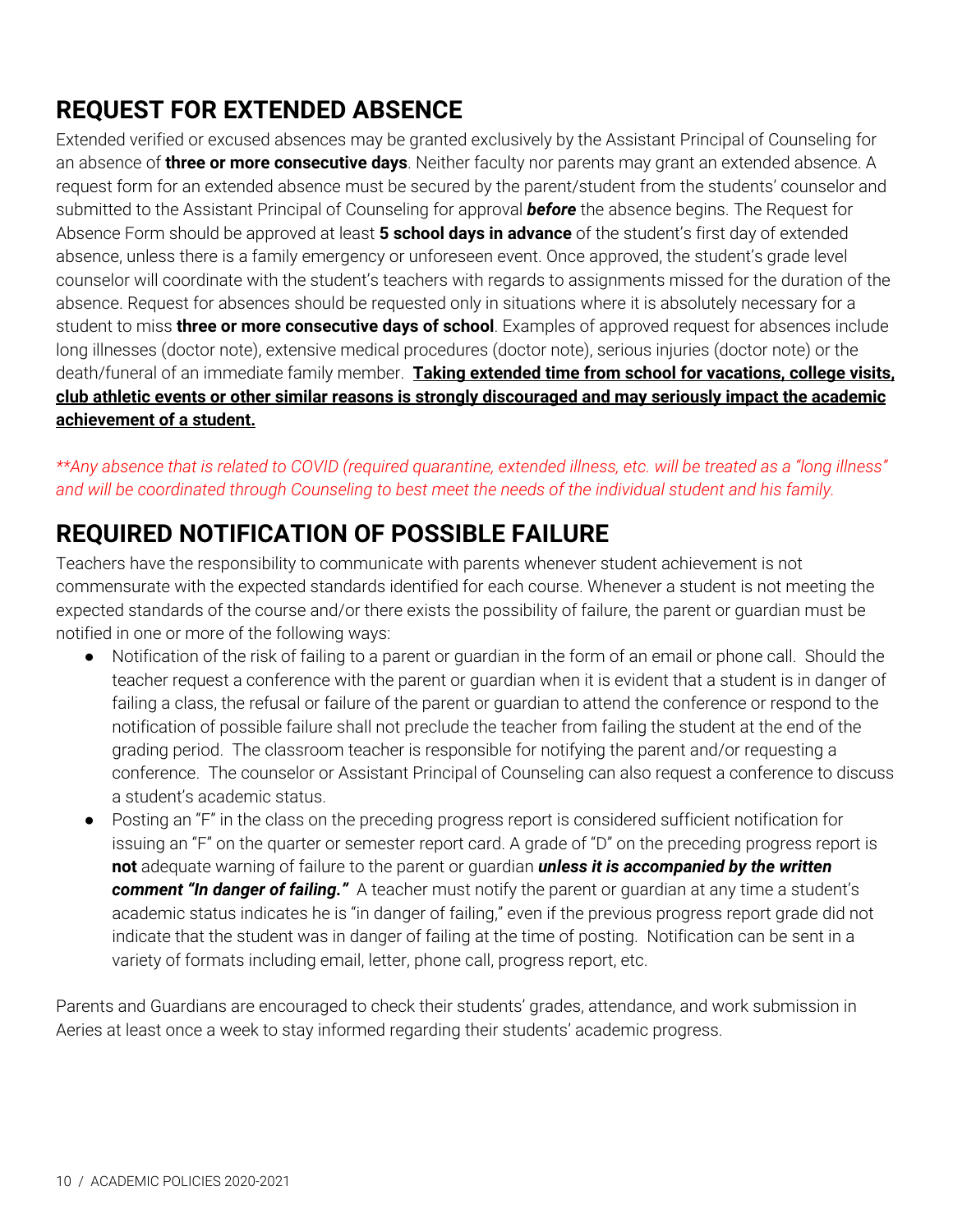## **LATE WORK**

Students are expected to complete all assignments to the best of their ability and to turn in assignments on time. Teachers regularly assign homework to students as a way to reinforce skills learned in class. It is imperative that students stay current on their homework; however, we recognize that occasionally there are legitimate reasons for a student to not turn in an assignment on time. In order to allow students the opportunity to get the required work in without devastating their grade, teachers will accept late work under the following conditions:

- Unless otherwise specified by the teacher, an assignment is considered "due" during the class period the student has that class, upon the request of the teacher. (In some cases, teachers impose a specific time that assignments must be submitted – for example, by 10:00 p.m., or by 3:00 p.m. Assignments not submitted by the specified time will be considered late.)
- A student may turn in an assignment one day late to receive 50% credit. Again, unless otherwise specified by the teacher, the student is expected to turn in the late assignment at the beginning of the period he attends the class during the day.
- The student receives a zero on the assignment if it is not turned in by the late submission deadline.
- Long-term projects that are assigned well in advance of the due date must be turned in on the due *date***, regardless of whether the student is in class or not.** A classmate or parent can submit the work on behalf of the student if the project cannot be emailed or electronically submitted to the teacher.
- If a student knows he will miss school for a college visit, a non-school sporting event, a vacation, or other verified but unexcused reason, he should turn in his project before his absence begins unless otherwise arranged with the teacher. For example, if a student knows he has a club tournament on Friday and Saturday, but his project is due Friday, he should turn it in Thursday before he begins his absence.
- If a student is absent for excused reasons on the day **an assignment is assigned** to students, he has the number of days he was out to complete and hand in the assignment for full credit. For example, if a student is absent Tuesday, and the assignment was assigned to students on Tuesday and due on Wednesday, the student must turn in the completed assignment on Thursday. See Page 6 for specifics on how missing work is affected by absences and under what circumstances students can turn work in late for full credit.
- If a student is absent for excused reasons on the **day an assignment is due**, he must turn in the assignment immediately upon his return to class in order to receive full credit. For example, if an assignment is assigned to students on Monday, and that assignment is due Tuesday, a student absent on Tuesday must turn in his assignment upon his return on Wednesday in order to receive full credit.

#### <span id="page-10-0"></span>**ONLINE GRADES (AERIES™)**

*Aeries™* is the official attendance and grade keeping program for Servite High School. Sometimes there are discrepancies between Aeries ™ and progress reports or report cards. When that happens, students and parents should use the Online Grades portal as the official source to verify the accuracy of the grade.

Students and parents are encouraged to monitor students' academic progress on a regular basis by logging on to the Online Grades portal, which allows them to review current grades for assignments and test scores in real time from any computer. All teachers are required to use *Aeries*™ and are expected to update their grade books at least once every week.

Aeries access information is emailed to all families at the beginning of the school year. If parents require assistance, they can request help by emailing helpdesk@servitehs.org.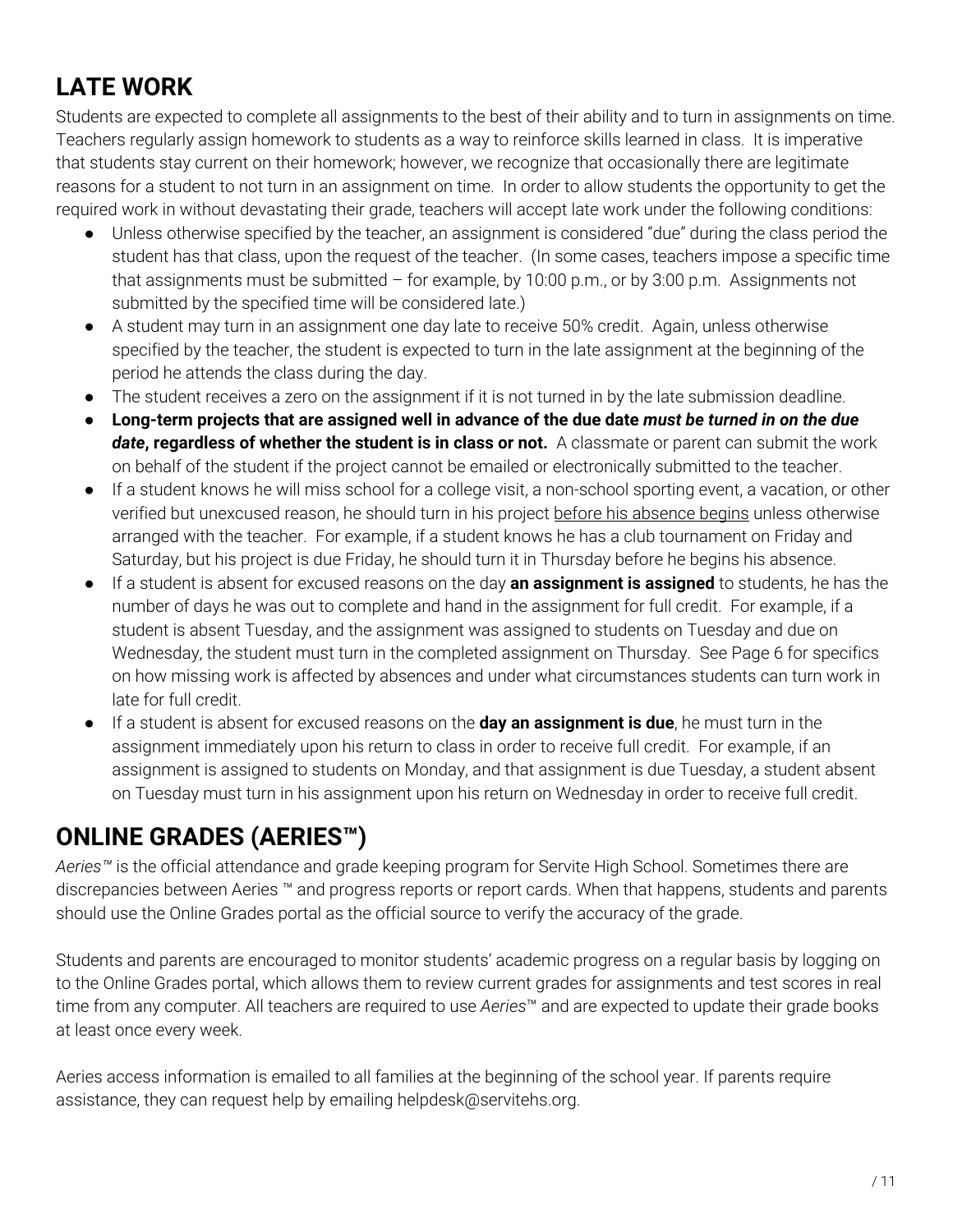Families with financial holds may have access to the Aeries Parent Portal disabled, and will have transcripts held, until financial obligations are cleared through the Business Office.

## <span id="page-11-0"></span>**REPORT CARDS AND PROGRESS REPORTS**

Progress reports enable parents and students to identify areas where improvement is needed and where the student is in danger of not meeting the expected standards for any given class. Parents, students, and faculty will work cooperatively to ensure that the student has every opportunity to achieve the class expected standards. Progress reports are not mailed home. Progress reports are posted approximately four weeks into each quarter and can be viewed through the Aeries Parent Portal. Parents can also view grades at any time in Aeries to monitor student progress. Quarter and Semester grades will be posted in Aeries at the end of each grading period.

Report cards are not mailed home, but they are posted in Aeries four times during the school year (for quarter and semester grades only). However, parents and students are encouraged to frequently monitor grades on the Aeries Parent Portal to keep track of student academic progress throughout the grading periods. If you have any questions or cannot access a report card in Aeries, please contact the Registrar at avalenzuela@servitehs.org or at 714-774-7575 x 1134. Report cards are posted according to the following schedule:

- Quarter 1 On or around October 9, 2020
- Semester 1 On or around January 5, 2021
- Ouarter 3 Chronaround March 11, 2021
- Semester 2 On or around June 1, 2021

## <span id="page-11-1"></span>**QUARTER GRADES**

Quarter grades are calculated by assigning weights to categories of work. The categories and weighting differ by department and by the level of the class (CP vs. HP vs AP). Categories used to calculate student grades can include, but are not limited to, homework, class work, assessments (test, quizzes projects), participation, lab work (for the sciences), and writing/essays. Each department determines the weights of each category. For detailed information on how the categories are weighted, please see each teacher's respective management plan.

#### <span id="page-11-2"></span>**SEMESTER GRADES**

Traditionally, first semester grades have been calculated at Quarter 1 (40%), Quarter 2 (40%) and Semester 1 Final (20%. Semester 2 grades have been calculated at Quarter 3 (40%), Quarter 4 (40%), and Semester 2 Final (20%), except for Physical Education classes which do not administer a final exam. Physical Education grades have been calculated on a 50% (for Quarter 1 or 3) and 50% (for Quarter 2 or 4) basis. Note that concerts and key performances may count as a portion of the student's final exam grade in certain Performing Arts courses. Consult a teacher's class management plan for specific details on grading policies and categories in his/her specific course.

\*\*COVID-19 Disclaimer: In an effort to establish a stable and fair grading system that can be effectively and efficiently applied to all status levels of operation, we will calculate semester grades for the 2020-2021 school year *as follows:*

*Semester 1 = Quarter 1 at 50% and Quarter 2 at 50%. Semester 2 = Quarter 3 at 50% and Quarter 4 at 50%.*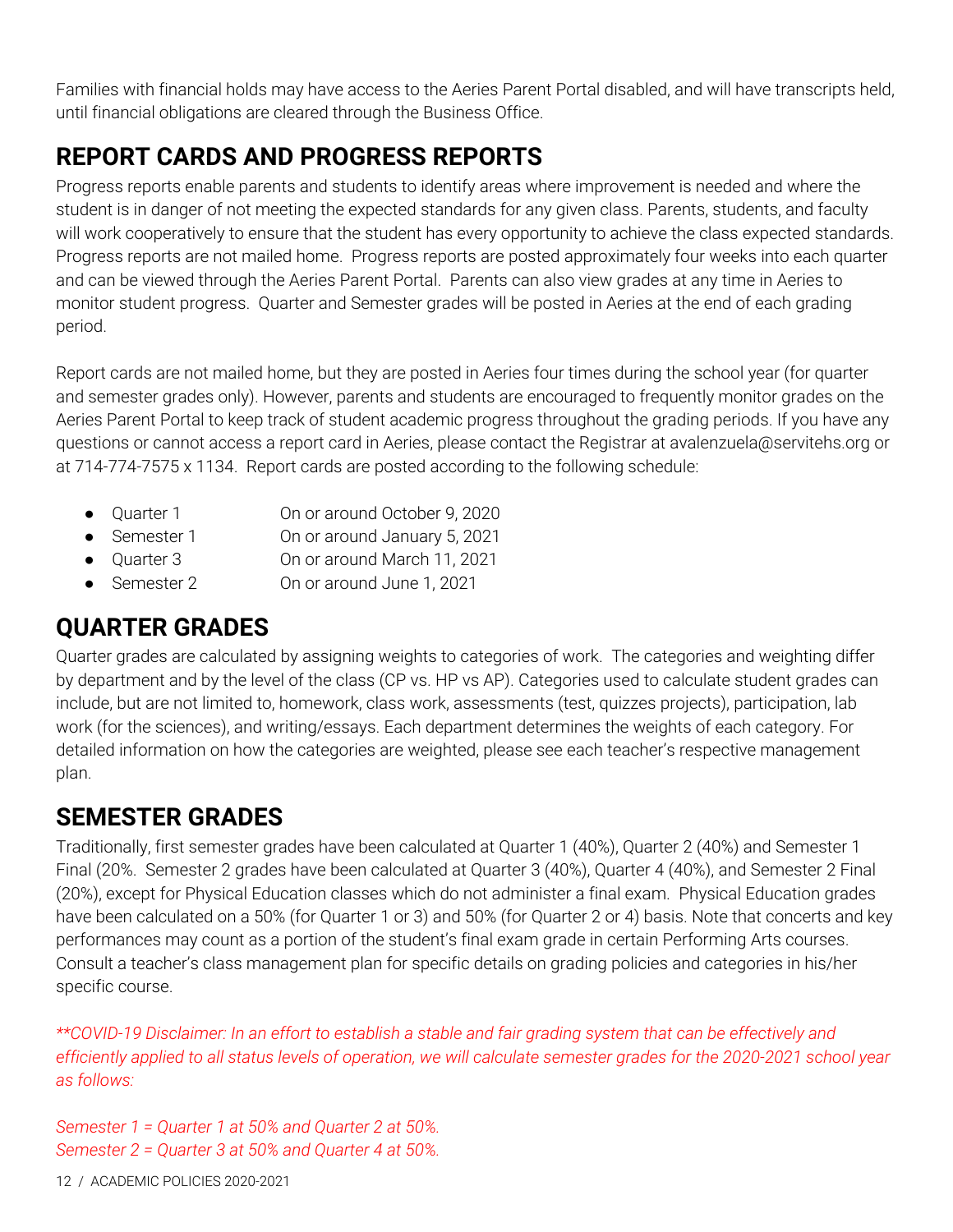*Quarter and semester assessments will be administered in-person (ORANGE) or remotely (RED), but those assessments will be included in the gradebook of the quarter in which they are given.*

For the 2020-2021 school year only, we may suspend the traditional administration of cumulative final exams, but we will administer some form of cumulative assessment (in person in Green, Yellow, or Orange status, or remotely if in Red status) to measure students' mastery of the skills and concepts taught within the grading period. *Alternative assessments can include projects, papers, presentations, and other forms of assessments that require students to demonstrate their understanding of the material covered in class.*

## <span id="page-12-0"></span>**REQUEST FOR GRADE REVIEW**

All requests for grade review must be directed to the teacher who assigned the grade. Some teachers may not be available during the summer months; therefore, requests to review second semester grades may be processed in August after the teachers return to school. If the grade discrepancy poses an immediate problem (especially in the case of a graduating senior requesting official transcripts) and the teacher cannot be reached, the student's counselor should be contacted before June 5, and the Assistant Principal of Counseling should be contacted after June 12 so that the grade review request can be addressed before August.

## <span id="page-12-1"></span>**COMMUNICATION WITH THE SCHOOL**

When a parent has a concern or question about a student's progress, **the teacher should be contacted first**. Questions about the grading, assignments, credit, the grade book, tests, etc. should be directed to the classroom teacher who is in the best position to respond to those types of questions. If the issue is not resolved satisfactorily, the appropriate counselor should be contacted to set up a meeting with all parties concerned. If the concern is teacher-related, please contact the counselor. It is important that parents follow this protocol before contacting the Principal.

Parents with questions or concerns about **a student's grade or classroom experience** should contact staff members according to the following protocol

- 1. Teacher of the course (should be the first contact; teachers are in the best position to address student and parent concerns.)
- 2. Student's Counselor
- 3. Assistant Principal of Counseling
- 4. Principal

<span id="page-12-2"></span>We encourage parents and students to contact teachers as often as necessary to keep informed of student progress and to get help when it is needed. Because teachers do not take calls during instruction time, it is somewhat difficult to reach a teacher immediately by telephone. Email is the most effective way of communication. Faculty email links are found on our website ([www.servitehs.org](http://www.servitehs.org/)). When following the proper chain of communication, please allow a teacher 24-48 hours to respond to your message.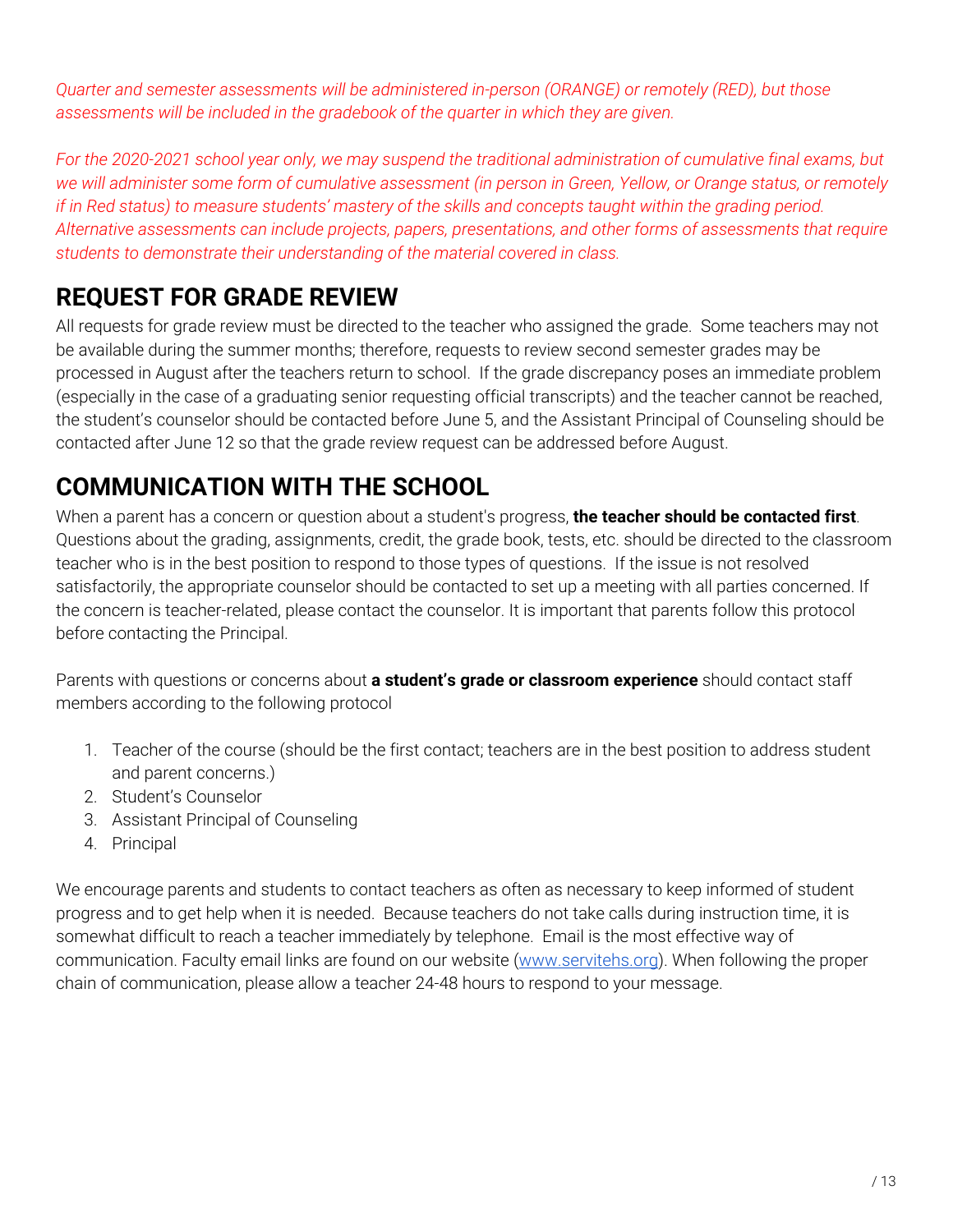## **COMMUNITY COLLEGE CLASSES**

Students are encouraged to take enrichment classes at local community colleges when these classes are not offered at Servite High School. Juniors and seniors especially may want to take a class to enhance their preparation for college or for a career. These classes, however, may not be taken in lieu of a required class at Servite High School, nor may the credit be transferred to Servite High School for high school credit towards graduation. Any student wishing to take a class at a local community college is required by the college to have the signed approval by the appropriate designee in the counseling office. Further information on community college classes can be obtained from the Counseling Office.

#### <span id="page-13-0"></span>**FINE ARTS REQUIREMENT**

Servite requires at least one full year (10 credits) of a fine art as a graduation requirement. All required courses must be taken at Servite High School. In rare instances, a student can request a waiver that allows him to take his fine art requirement in an alternative setting. The following guidelines have been established for a waiver to be granted.

- The student must show that his summers are dedicated to advancement or other activities that preclude him from taking a fine art in the summer. Students who fit this description are typically accepted to Servite as Full Honors and/or Math/Science Honors at entrance.
- The student requesting the waiver is using his remaining summers for activities that enhance his college admissions resume (such as participation in major service hour projects, leadership programs, sports camps/conditioning, etc.). In many cases, these activities have the students traveling out of state and may take several weeks to complete, greatly limiting the time the students have to complete a fine art in the summer.
- The student requesting the waiver can make a compelling case for not being able to fulfill his graduation requirements within the four years (due to PLC/other leadership positions at Servite, sports, already taking a zero period to fulfill other requirements, etc.). This situation applies for example, to an athlete who also holds a leadership position on campus and is unable to take a zero period class.
- The student wants to take more advanced classes that he might not be able to take because of limited schedule space (such as AP Statistics, AP Computer Science, AP Biology, AP Chemistry, and/or AP Physics).
- The student is requesting to take a UC-approved class at an approved institution (Servite would need to review the course being requested to ensure it meets certain criteria).
- The student will have requested the exemption and received approval from the Assistant Principal of Counseling before enrolling in the course (students cannot request a waiver retroactively).

## <span id="page-13-1"></span>**REPEATING A COURSE**

When a student earns a grade of "D" or "F" in any course, he may not automatically repeat that course during the following school year. His counselor will need to determine the best course of action to mitigate an D and/or F on his transcript. The typical plan is for a student to remediate the course by completing a summer school course at Servite High School the following summer. In addition, a student receiving a "D" grade in the second semester of any Mathematics or World Language course for which a second or third year is required must attend summer school at Servite High School to remediate the grade and to prepare for the following year. In order for the student to move on to the next level of a math or language course, he must earn a C- or higher in the second semester remediation course.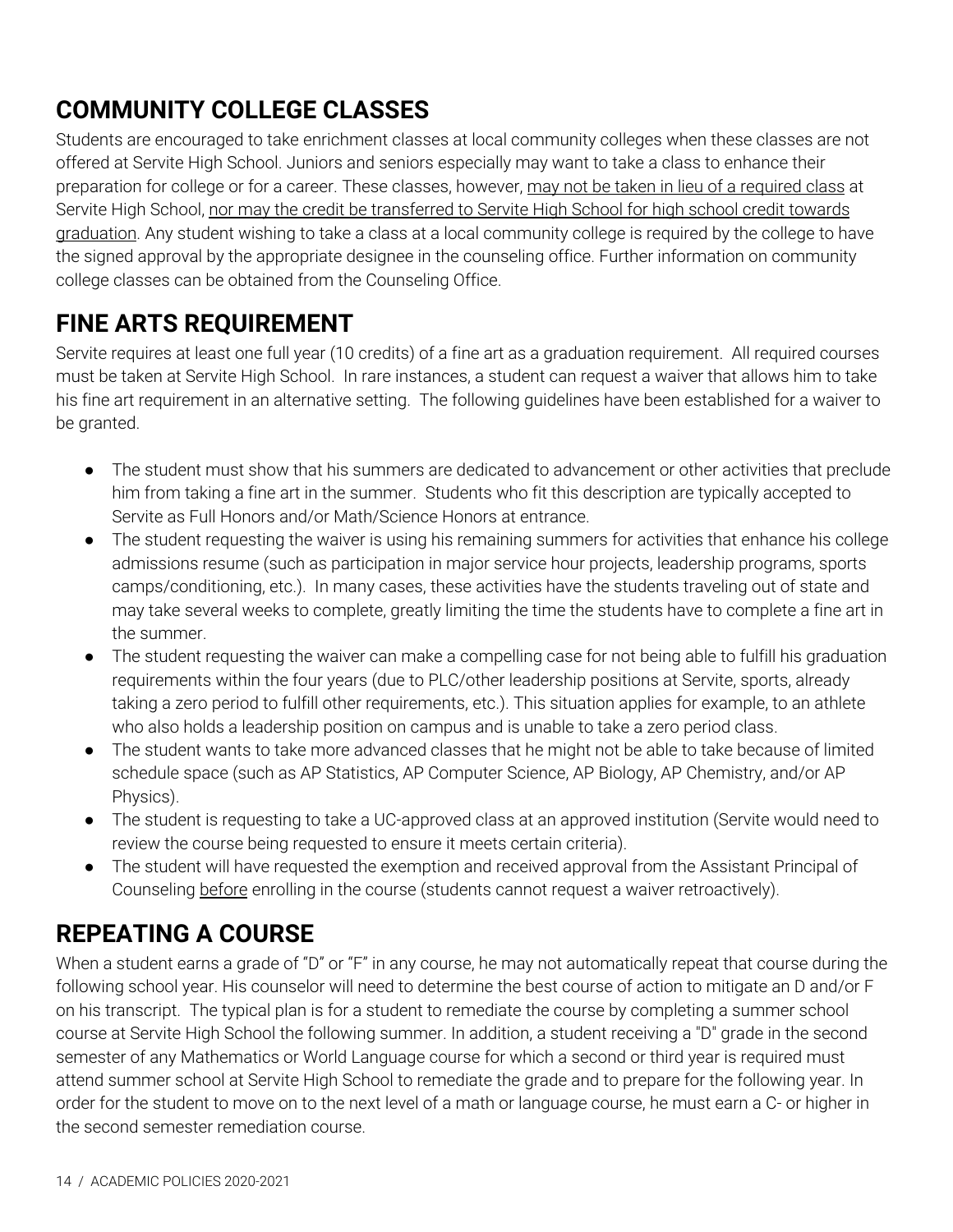If the course is not offered at Servite High School, written approval by the Assistant Principal of Counseling must be secured before a student enrolls in the course at a community college, an approved accredited local high school, or an approved accredited online class.

Students who wish to earn a diploma from Servite High School may not take more than twenty (20) credits from an outside accredited educational institution (including online classes) during their four years of high school unless there is an extenuating circumstance which has been previously approved in writing by the Assistant Principal of Counseling. This does not apply to transfer students. Students must obtain approval from the Assistant Principal of Counseling before any course taken outside of Servite is honored.

#### <span id="page-14-0"></span>**SUMMER SCHOOL**

Because summer school class time is at a minimum in comparison with the regular school year, students may not be absent more than 1.5 class sessions (approximately 6 hours) in a semester-long class. Students, who for any reason, miss a summer school class session may be marked unexcused and may not be able to make up tests or quizzes or turn in any work for the missed day or days. Students who are tardy and miss tests, quizzes or other work may be unable to make up those assignments, as well.

All courses that require remediation must be taken at Servite High School if the course is offered at Servite. Freshmen, sophomores and juniors may not take more than 10 credits of summer remediation without the written approval of their counselor. If a student has remediated 20 or more credits by the end of the summer after his sophomore year, Servite may recommend that the student withdraw from Servite before beginning his junior year. Seniors may remediate a maximum of ten (10) credits in concurrent enrollment, but may take only five credits at any one time.

In very rare cases, remediation may be approved outside of Servite. However, a student may have no more than 15 credits from any institution other than Servite in remediation credit. Any alternative remediation plan must be approved by the Assistant Principal of Counseling prior to the student enrolling in a course from a list of vetted programs approved by Servite.

Please note that any advancement classes must be taken at Servite.

\*\*Summer school will be held traditionally (on-campus, in-seat daily attendance) unless the school is required to offer a partial-remote or full-remote model. Details about summer school will be communicated later in the year.

## <span id="page-14-1"></span>**ACADEMICS AND PARTICIPATION IN ATHLETICS**

Students must have a 2.0 non-academic GPA (referred to as total GPA on the report card) and must earn at least 20 credits in the most recent grading period to be eligible for participation in athletics or other co-curricular activities. At the completion of each semester, the semester grades will be used to determine eligibility. In some cases, activities require a higher GPA for participation. These athletic/activities eligibility GPAs include all courses taken for credit.

If a student athlete falls below a 2.0 total GPA and/or the 20 minimum credits, he may use probation. If a student has two (2) consecutive semesters in which he fails to meet eligibility requirements, he may not represent Servite High School in athletic competition. Servite High School will maintain the academic policies set forth by the California Interscholastic Federation.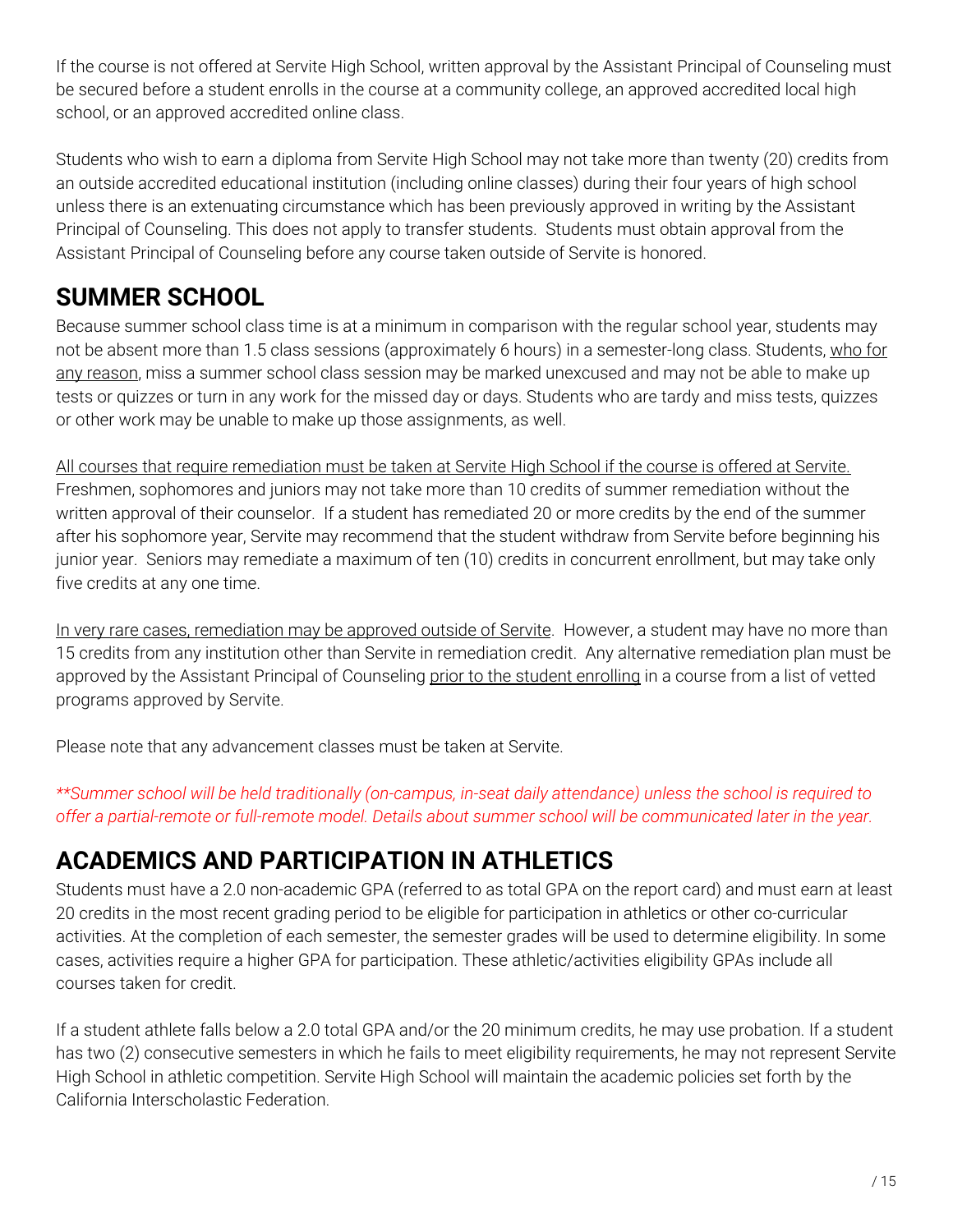## <span id="page-15-0"></span>**PHYSICAL EDUCATION POLICY**

All students at Servite High School are required to complete one year (10 credits) of Physical Education in their freshman year in order to graduate.

*\*\*COVID ORANGE Operational Status – Students will continue to attend PE classes as allowed within mitigation* and restrictions prescribed to the school to ensure the maximum level of safety for both students and teachers.

\*\*COVID RED Operational Status - Should the school be required to move to a full remote learning model, this *requirement will be adjusted so that students are able to complete their PE requirement remotely.*

\*Students who are taking the Computer Science Pathway will receive one semester of PE and one semester of Health in their freshman year.

\*\*In rare instances, when a student is competing outside of the school in a sport at a high level, a waiver may be granted. Parents should request a waiver form from the Assistant Principal of Counseling for this request to be approved.

#### <span id="page-15-1"></span>**GRADING SCALE**

Servite High School issues letter grades with plusses and minuses. Grades are awarded as follows:

| $A+$          | 97-100%       | Outstanding; Demonstrates full mastery of all learning objectives               |
|---------------|---------------|---------------------------------------------------------------------------------|
| A             | 93-96%        |                                                                                 |
| $A-$          | 90-92%        |                                                                                 |
| B+            | 87-89%        | Commendable; Demonstrates full mastery of most learning objectives              |
| B             | 83-86%        |                                                                                 |
| <b>B-</b>     | 80-82%        |                                                                                 |
| $C+$          | 77-79%        | Satisfactory; Demonstrates some mastery of most learning objectives             |
| $\mathcal{C}$ | 73-76%        |                                                                                 |
| $C-$          | 70-72%        |                                                                                 |
| D+            | 67-69%        | Less than Satisfactory; Demonstrates little mastery of most learning objectives |
| D             | 63-66%        |                                                                                 |
| $D-$          | 60-62%        |                                                                                 |
| F             | 59% and below | Failing; Demonstrates no mastery of learning objectives; No credits earned      |

\*Rounding occurs only at the semester grading periods. Rounding occurs at .5 or higher.

Priory: A grade of " $P$ "= Pass  $F = F$ ail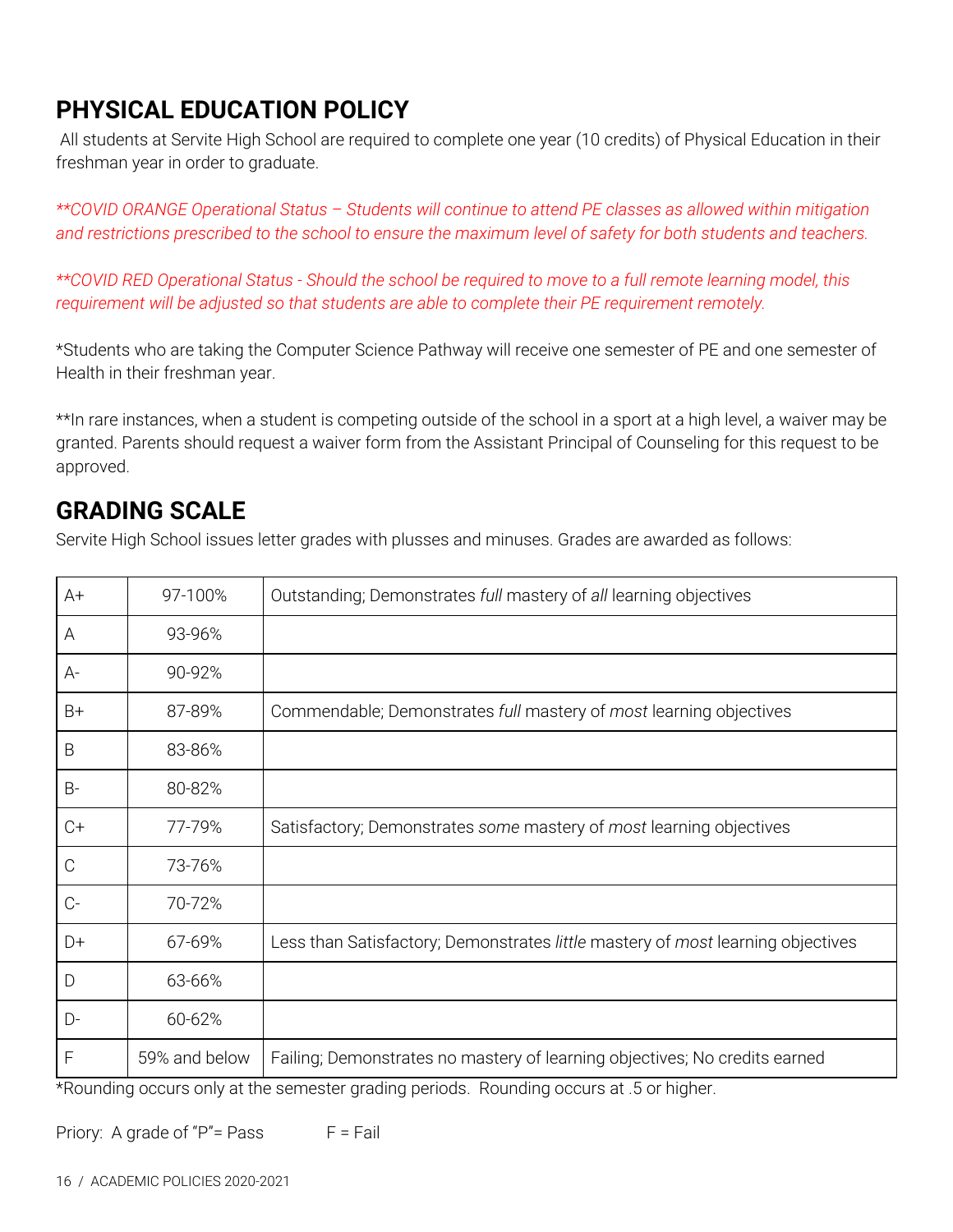(Should a student receive an "F" in Priory, he must contact Mr. Jack Conklin, jconklin@servitehs.org, to remediate the Priory grade.)

Grades are computed on a 4.0 scale. Both HP and AP courses are weighted in computing the Servite student's grade point average; however, an extra grade point is earned only for grades "A" through "C-". The minimum passing grade is "D-" or 0.7 grade points. Servite High School does not rank students.

## <span id="page-16-0"></span>**GRADES OF "INCOMPLETE"**

The term "Incomplete" ("I" in *Aeries*™) may be assigned when a student has not been able to complete required assignments or exams due to a long-term illness or some other extenuating circumstance that prohibited him from attending school and meeting his academic responsibilities. Any and all incomplete work must be made up within the time frame established by the teacher (but no longer than six (6) weeks after the semester has ended). At that time, a final grade based on the work completed and submitted will be posted to the transcript.

## <span id="page-16-1"></span>**GRADE POSTING**

All grades are posted in Aeries. Teachers are asked to update their grade books on a weekly basis, and in most courses, should include at least two grades per week. At the end of a grading period (Quarters 1, 2, 3 or 4), teachers should post approximately 18 grades into their grade books on which to assess students' mastery of content. Grades may be given for a wide variety of assignments, including tests, quizzes, homework, in-class assignments, projects, presentations, participation, etc. Teachers should collect, grade, post and return student work within seven calendar days. Special projects and essays that require a longer period of time to evaluate should be graded, posted and returned within 14 calendar days. When a student officially withdraws from school, the School Registrar circulates the Student Withdrawal form for teachers to show grades earned up to the student's last day of attendance.

Once a grade has been posted, it may not be changed by the teacher without just cause. The teacher must file a Grade Change form with the Assistant Principal of Instruction, who will approve the grade change. The new grade will be posted in Aeries. Such changes will be approved only if filed during the six-week grace period following the end of the grading period or if a clear error is discovered that warrants correcting after the six-week deadline. It is imperative that teachers carefully review the grades that are posted into Aeries at each grade reporting period to ensure that grades are posted correctly to the transcripts and to the grade history before report cards are made available. Students and parents who identify an error in grading must contact the teacher posting the grade immediately to allow the teacher to assess the matter and make the necessary grade change request.

## <span id="page-16-2"></span>**KAIROS ACADEMIC POLICY**

*\*\*COVID-19 Disclaimer: Please note that KAIROS retreats may not be held in traditional form should COVID-19* restrictions prevent us from doing so. The school will make every effort to offer students a meaningful retreat *experience within approved guidelines.*

KAIROS is an intensive experience meant to assess retreatants' relationships with Jesus and with others, as well as God's role in their lives. KAIROS retreats are an important component of junior and senior student life on campus, and it is critical that we support the students attending and leading the different retreats throughout the school year, including during the summer.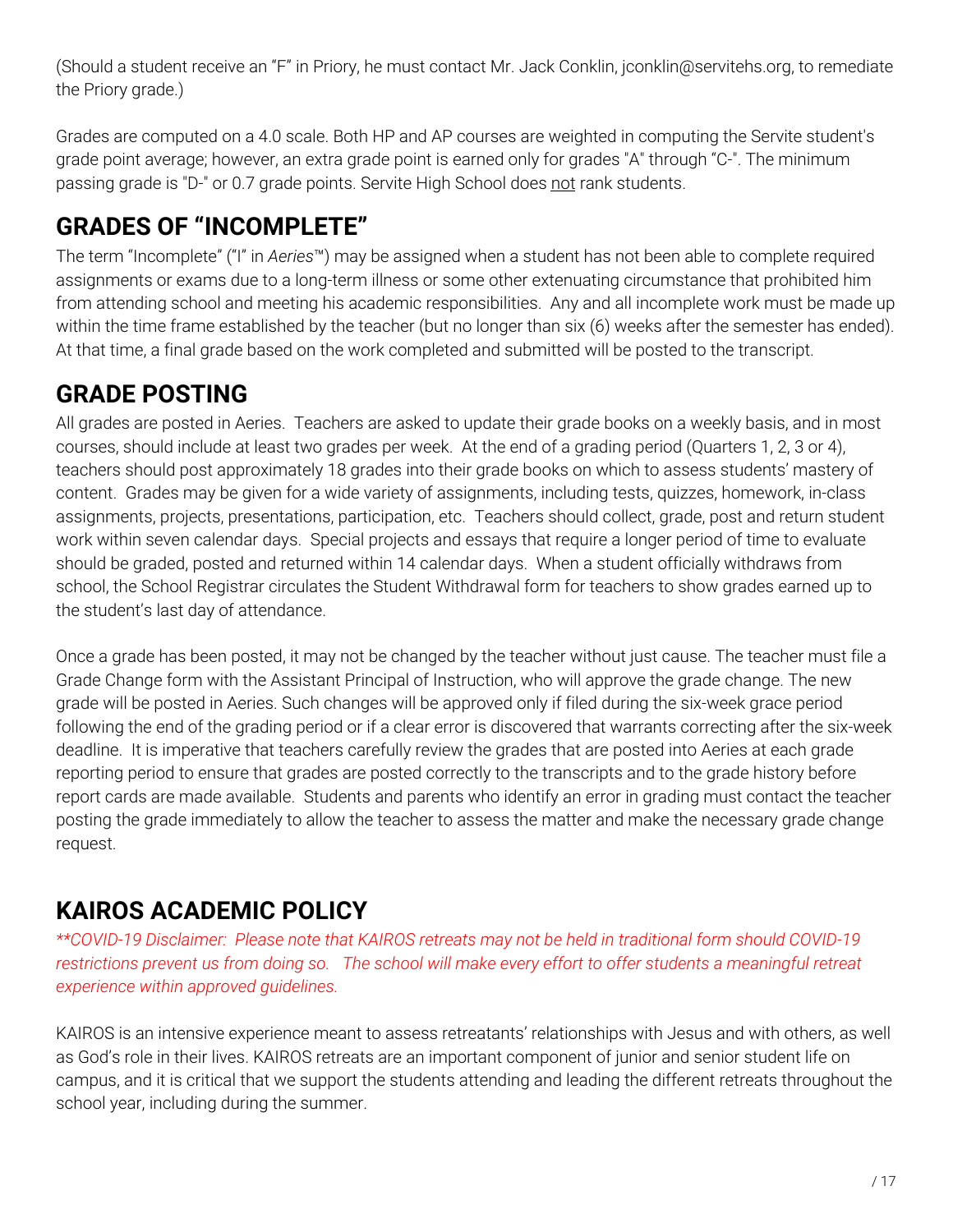An integral part of KAIROS is leading the young men to understand how much they are loved. All academic departments have been consistently encouraging student participation in KAIROS as well as providing accommodations for retreatants and student leaders to make up work and assessments.

With input from the academic departments, and the approval of the Principal, please find below the Servite school-wide KAIROS academic policy.

- 1. When KAIROS retreats occur Monday through Wednesday, teachers will publish a KAIROS Remediation Plan on Google Classroom no later than the Friday before KAIROS week. This plan will serve several purposes:
	- It is a written record of how KAIROS retreatants and leaders will complete all missed assessments by providing a clear and comprehensive timeline for completion.
	- It eliminates having to explain the process repeatedly.
	- It provides a consistent and familiar point of reference for parents and students.
- 2. Students will meet with their teachers before going on the retreat to review the teachers' KAIROS Remediation Plans.
- 3. Students will initially receive a blank grade in Aeries for all assessments given during KAIROS week. A blank indicates that the student must make up that assignment. A teacher will input "NA" for any assignment the student does not have to complete and for which he is not held responsible. Since electronic devices and internet access is not allowed during the retreat, and since the retreat is designed for participants to separate themselves from their daily life and concentrate on their spiritual life, retreatants will be afforded *at least three additional days* to turn in missed assignments.
- 4. Students will complete all missed assessments (quizzes and tests) for credit as per teachers' KAIROS Remediation Plans. A retreatant or KAIROS leader will be afforded *at least three days after his return* from the retreat to make up a missed test or quiz that covers new material or to turn in work assigned while he was on the retreat. Students are responsible for all new material taught during KAIROS week and may be assessed on that material in future assessments.
- 5. *Participants are highly encouraged to attend all classes on the Thursday following the retreat.* Given the emotional intensity of the retreat, however, students may be excused from attending school the day after they return from the retreat to work on missed assessments.

Although many wonderful things happen on the retreat, it is what happens back here at Servite that makes the most profound difference. KAIROS does not end on the fourth day – it really begins!

"Anyone who loves another brother or sister is living in the light and does not cause others to stumble."

- 1 John 2:10

## <span id="page-17-0"></span>**ACADEMIC PROBATION/ENROLLMENT REVIEW**

Because Servite High School is a college preparatory high school, students are expected to be successful in a rigorous academic environment. Students must maintain a cumulative, as well as a semester, academic Grade Point Average (GPA) of 2.0 or better. The first time a student fails to achieve a 2.0 semester GPA, the student will be placed on Academic Probation. Student progress will be monitored by his counselor to ensure that the student is earning the minimum credits needed for graduation. Continued poor academic performance may result in the student being asked to withdraw.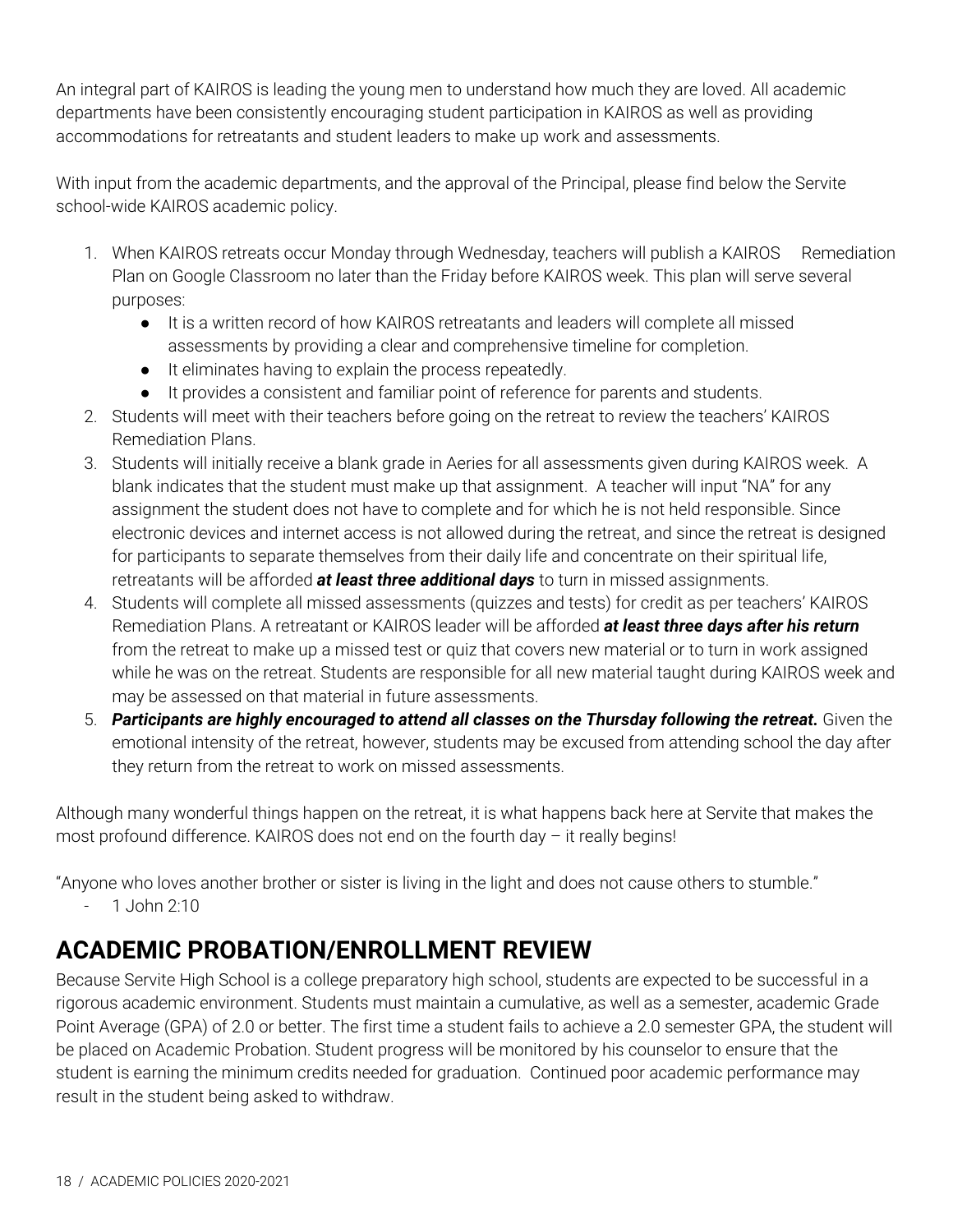At the end of each year, the Dean of Students and Assistant Principal of Counseling will examine the records of students who have academic and/or disciplinary issues and who do not meet the friar standard. Students who exhibit little evidence of future success may be asked to withdraw from Servite before the fall classes begin. Students who are in academic jeopardy will be contacted by their counselors, and a parent conference will be requested of the student lacks the minimum number of credits to move to the next grade level.

Students must maintain a satisfactory minimum GPA and demonstrate adequate progress towards graduation requirements. A student who fails to maintain an appropriate GPA and is not demonstrating adequate progress towards graduation requirements may be disenrolled by Servite High School.

The minimum credits to be completed by grade and semester are as follows:

| Grade      | 1 <sup>st</sup> Semester | 2 <sup>nd</sup> Semester |
|------------|--------------------------|--------------------------|
| Freshmen   |                          | 55 credits               |
| Sophomores | 100 credits              | 130 credits              |
| Juniors    | 160 credits              | 200 credits              |
| Seniors    |                          | 270 credits              |

A student may move to the next grade level only after redeeming all Fs from the previous grade level. On very rare occasions, after a bonafide effort has been made to redeem all Fs, the Assistant Principal of Counseling may allow a student to move to the next grade level with a maximum of one (1) F carry-over from the previous grade level.

Servite High School will provide final transcripts to a follow-up educational institution as indicated by the parent or guardian upon disenrollment or withdrawal. No future academic grades for work completed at another academic institution or program will be added to the Servite High School transcript issued at the time of disenrollment or withdrawal.

## <span id="page-18-0"></span>**GRADES AND GPA**

| <b>Honors/AP Courses</b> | <b>College Prep Courses</b> |
|--------------------------|-----------------------------|
| $A = 5$                  | $A = 4$                     |
| $B = 4$                  | $B = 3$                     |
| $C = 3$                  | $C = 2$                     |
| $D = 1$                  | $D = 1$                     |
| $F = 0$                  | $F = 0$                     |

Honors courses and/or AP (Advanced Placement) courses receive an extra grade point for A's, B's and C's. However, a student who does not meet the requirements to enroll in the next level honors course may not be approved to remain in the honors program for the next course within the discipline.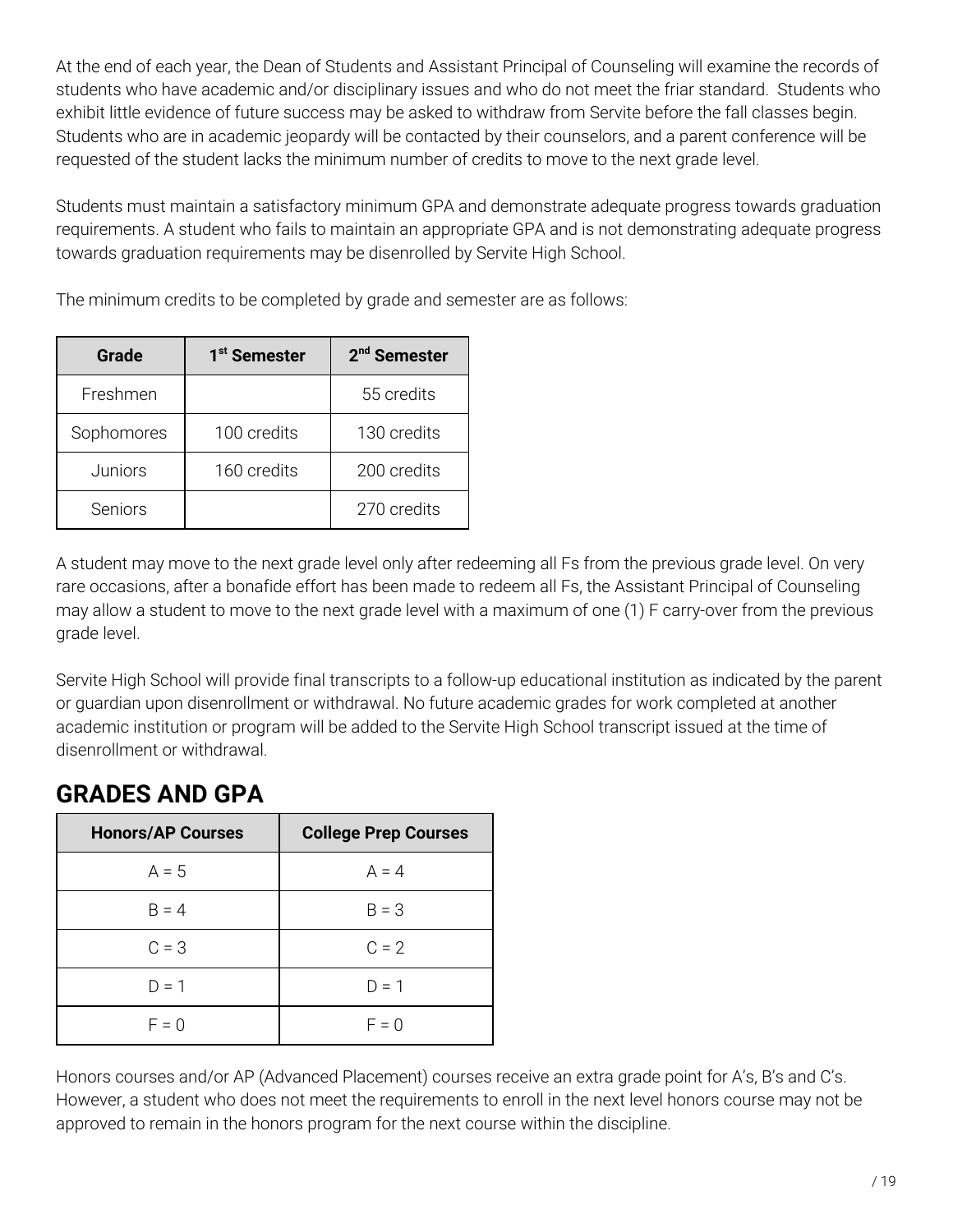Consideration for participation in an honors or Advanced Placement course begins in early March. Students who are approved for participation in honors or AP courses will be notified and may request the honors courses on their Course Request forms for the following school year.

#### <span id="page-19-0"></span>**GRADUATION POLICY**

In order to receive a diploma from Servite High School at graduation, a student must:

- Have successfully completed the required academic credits of coursework (270 credits).
- Have remediated all "F" grades for courses required for graduation on his transcript.
- Be in good standing with the Attendance and Discipline Office.
- Have no outstanding financial obligations with the Business Office.
- Have completed 100 Christian Service hours.

A senior who has earned an "F" grade on his transcript will not receive a diploma from Servite High School until the "F" has been remediated. To participate in graduation exercises, a student must:

- Have no more than two (2) "F" grades on his transcript (260 credits).
- Be in good standing with the Attendance and Discipline Office.
- Have no outstanding financial obligations with the Business Office.
- Have completed all Christian Service obligations. (Failure to meet this requirement counts as an "F")

Any student who has a "school hold" on his diploma will not receive the diploma until the hold is removed. Students who have a "school hold" on their diploma because of incomplete graduation requirements must have those deficiencies completed by <u>August 31st of the graduation year in order to be considered a graduate of that</u> academic school year.

When applicable and approved by the Assistant Principal of Counseling, a transcript from a community college or university must be submitted to Servite High School for the completed work. The date of graduation on the transcript will reflect the year the graduation requirements were met if not completed by August 31<sup>st</sup> of the student's graduation year.

#### <span id="page-19-1"></span>**GRADUATION REQUIREMENTS**

All courses offered at Servite High School are designed for the college- and university-bound student. To graduate from Servite High School, all students are required to complete 270 academic credits, as described below. A one-year course meeting daily earns a student ten (10) academic credits. All required courses in all disciplines must be passed and **no student may graduate from Servite with an unredeemed 'F' for a required course on his transcript**. In addition to completing the required number of Christian service hours, students must successfully complete the following minimum course requirements to earn a diploma: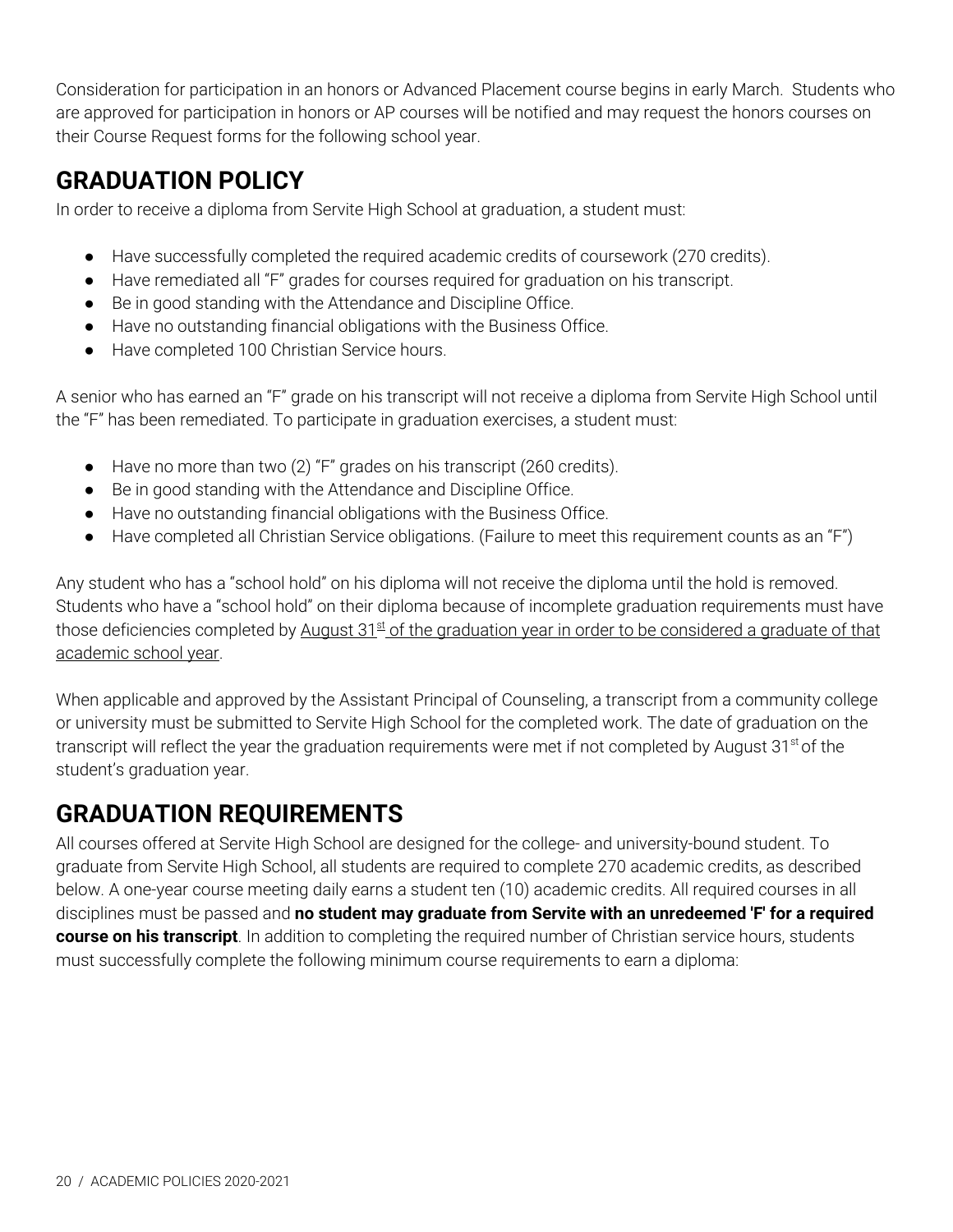| <b>Servite Graduation Requirements</b> |                                                   |  |
|----------------------------------------|---------------------------------------------------|--|
| Theology                               | 40 credits                                        |  |
| English                                | 40 credits                                        |  |
| Laboratory Science                     | 20 credits (Biology + 1)                          |  |
| <b>Mathematics</b>                     | 30 credits (Algebra 1, Geometry, and Algebra 2)   |  |
| <b>History/Social Sciences</b>         | 30 credits (World, U.S., & Government/ Economics) |  |
| World Language                         | 30 credits (all in same language)                 |  |
| Fine Arts                              | 10 credits                                        |  |
| Health                                 | 5 credits                                         |  |
| <b>Physical Education</b>              | 10 credits                                        |  |
| <b>Computer Applications</b>           | 5 credits                                         |  |
| Electives                              | 50 credits                                        |  |
| <b>TOTAL</b>                           | 270 academic credits                              |  |
| <b>Christian Service</b>               | 100 hours over four years                         |  |
| Priory                                 |                                                   |  |

**Note:** A semester course has a credit value of 5, and a year course has a value of 10.

#### **100 total hours of Christian Service required for graduation**

 hours their freshman year hours their sophomore year hours their junior year hours their senior year

*\*\*Note that Christian service hours may be adjusted/accommodated should COVID-19 restrictions make it impossible for students to fulfill their service requirement in traditional ways.*

## <span id="page-20-0"></span>**EARLY GRADUATION REQUIREMENTS FOR ENROLLMENT IN ACCREDITED COLLEGE OR UNIVERSITY**

Parent(s) or guardian(s) may request that their **senior** student graduate early for (accredited) college, university or other enrollment (beginning of second semester of senior year only). In order to make this request, a parent must completely fill out the Servite High School Early Graduation Form **(counseling office)** and provide an official written letter from the college/university or other institution making the request. Within this official letter, there must be an explanation as to why this student must graduate early for (accredited) college/university/other institution enrollment.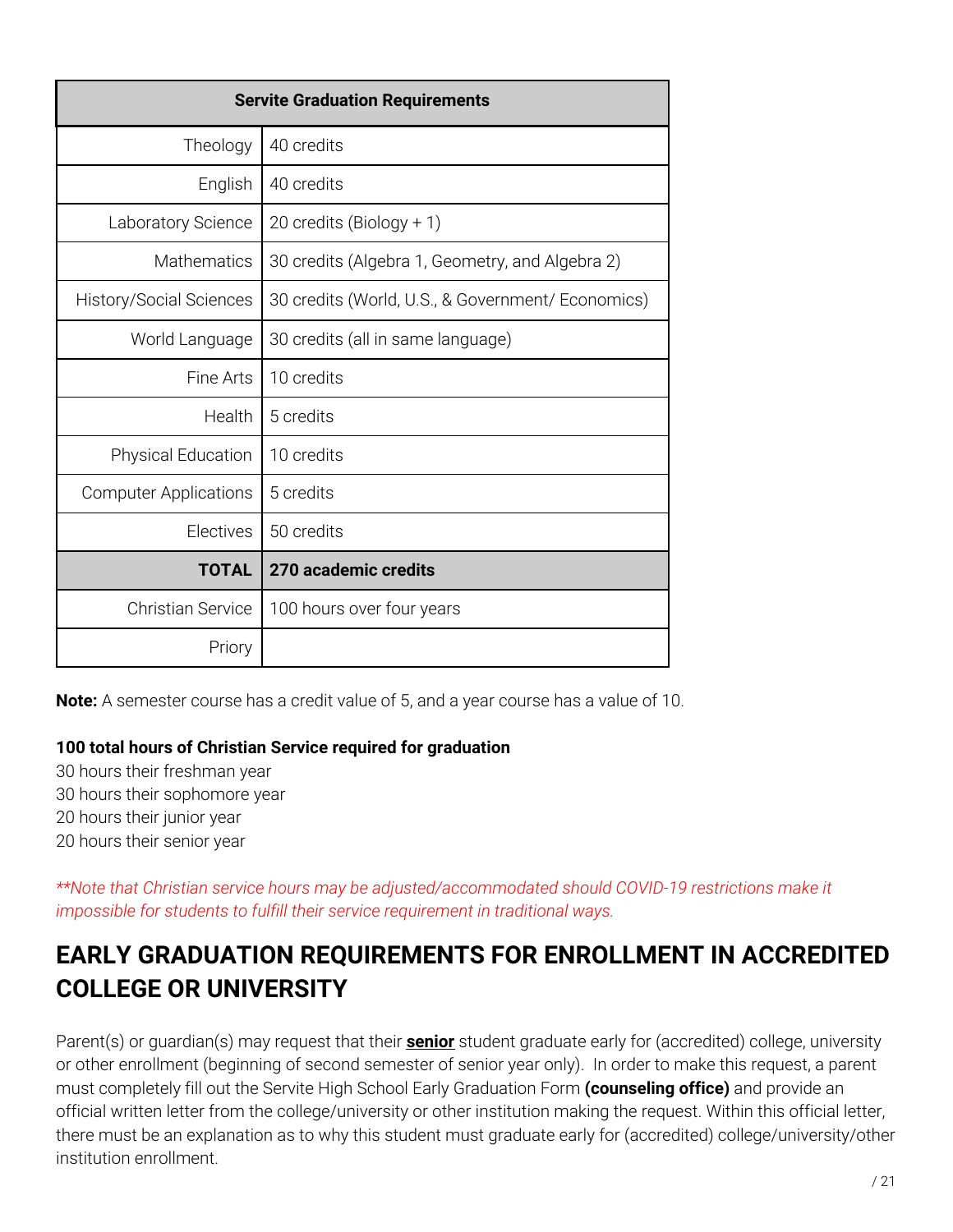The Servite High School Early Graduate Form and official letter must be given to the counseling department no later than **the end of the junior year**. Once written notification (form and letter) is received by the Servite counseling department, the counseling department will meet with the early graduation committee. This committee (principal, two assistant principals, counselor and athletic director) will determine if the request is possible.

To be considered, a student must have a minimum GPA of 3.0, be on track to graduate, in good standing with the school, have no failing grades, and be able to complete all Servite High School graduation requirements (and NCAA guidelines if applicable) by the end of the first semester of their senior year. Financial arrangements must be agreed upon with the Vice President of Finance and Operations (see below).

If written approval is granted, the student may be given permission for second semester coursework enrollment. All coursework must be Servite High School coursework unless pre- approved by the Servite High School Assistant Principal of Counseling. If graduation requirements (and NCAA guidelines if applicable) are accomplished, a student may obtain a Servite High School diploma and graduate early. The student is then eligible to attend the graduation ceremony, prom, and all senior activities (only after obtaining permission from the principal).

#### <span id="page-21-0"></span>Financial Arrangements

Families should meet with the Vice President of Finance and Operations after they receive early graduation approval. Servite guidelines state, "The family will pay second semester tuition to cover educational expenses. However, all courses outside of Servite will be paid for by the family. The family should bring their outside course payment receipt to Servite. Servite will then deduct the outside course payment/receipt amount from their Servite tuition expense. This will prevent a family from paying Servite tuition and tuition for an outside course. Therefore, Servite High School second semester tuition will cover all expenses."

## <span id="page-21-1"></span>**WITHDRAWING FROM SERVITE**

If a student withdraws from Servite to attend another school for any reason, the parent/guardian must first contact the Business Office to initiate the withdrawal process. Withdrawal grades will be obtained by the Registrar from the teachers and will forward them to the new school upon their request for records.

## <span id="page-21-2"></span>**ACADEMIC AWARDS**

Servite High School students who demonstrate academic excellence are granted special recognition after every semester of coursework according to the following Honor Roll criteria:

| Principal's Honor Roll                          | Students with a minimum 3.30 semester GPA and no semester grade<br>lower than a B-                                                                                                                                                                                                                                                     |
|-------------------------------------------------|----------------------------------------------------------------------------------------------------------------------------------------------------------------------------------------------------------------------------------------------------------------------------------------------------------------------------------------|
| Principal's High Honor Roll                     | Students with a minimum 3.80 semester GPA and no semester grade<br>lower than a B-                                                                                                                                                                                                                                                     |
| Principal's High Honor Roll<br>with Distinction | Students with no semester grade lower than A- in any course AND at<br>least three (3) HP/AP-level courses in his schedule. For Freshmen<br>students only who are enrolled in the Math/Science Honors track:<br>Ninth-grade students with no semester grade lower than an A- in any<br>course AND at least two (2) HP/AP-level courses. |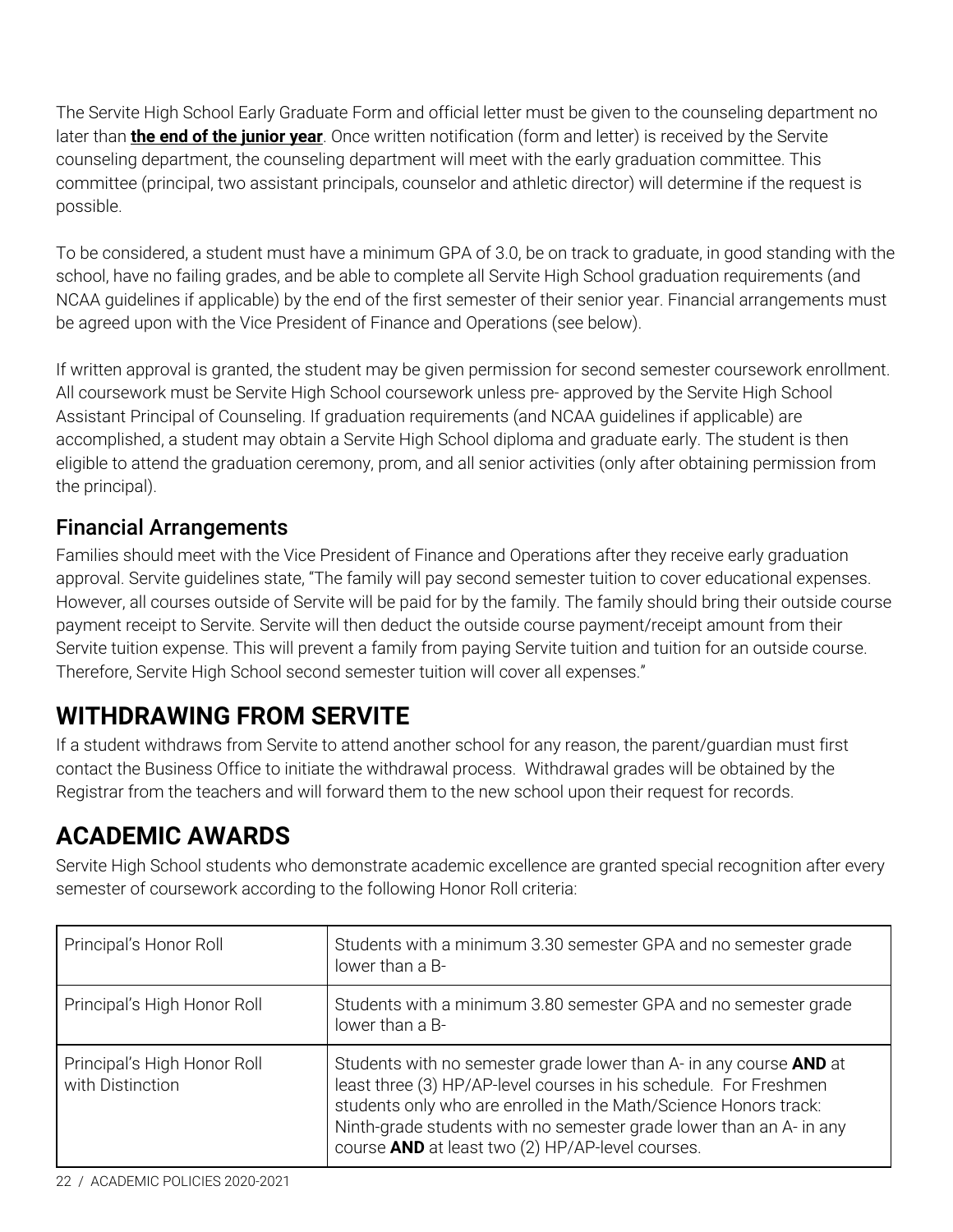#### <span id="page-22-0"></span>Valedictorian and Salutatorian

Valedictorian and Salutatorian are academic awards that are bestowed on the two or more seniors who have achieved the two highest grade point averages in their graduating class through outstanding performance in Servite's rigorous academic program. This outstanding performance is determined by the students' cumulative, weighted, academic Grade Point Average up to and including the students' first seven semesters. Only students who have attended Servite High School for all four years will be considered for Valedictorian and Salutatorian.

## <span id="page-22-1"></span>**TRANSFER CREDITS**

Servite High School accepts transfer credits from accredited institutions, based on the evaluation and recommendation of the Assistant Principal of Counseling to the Director of Admissions.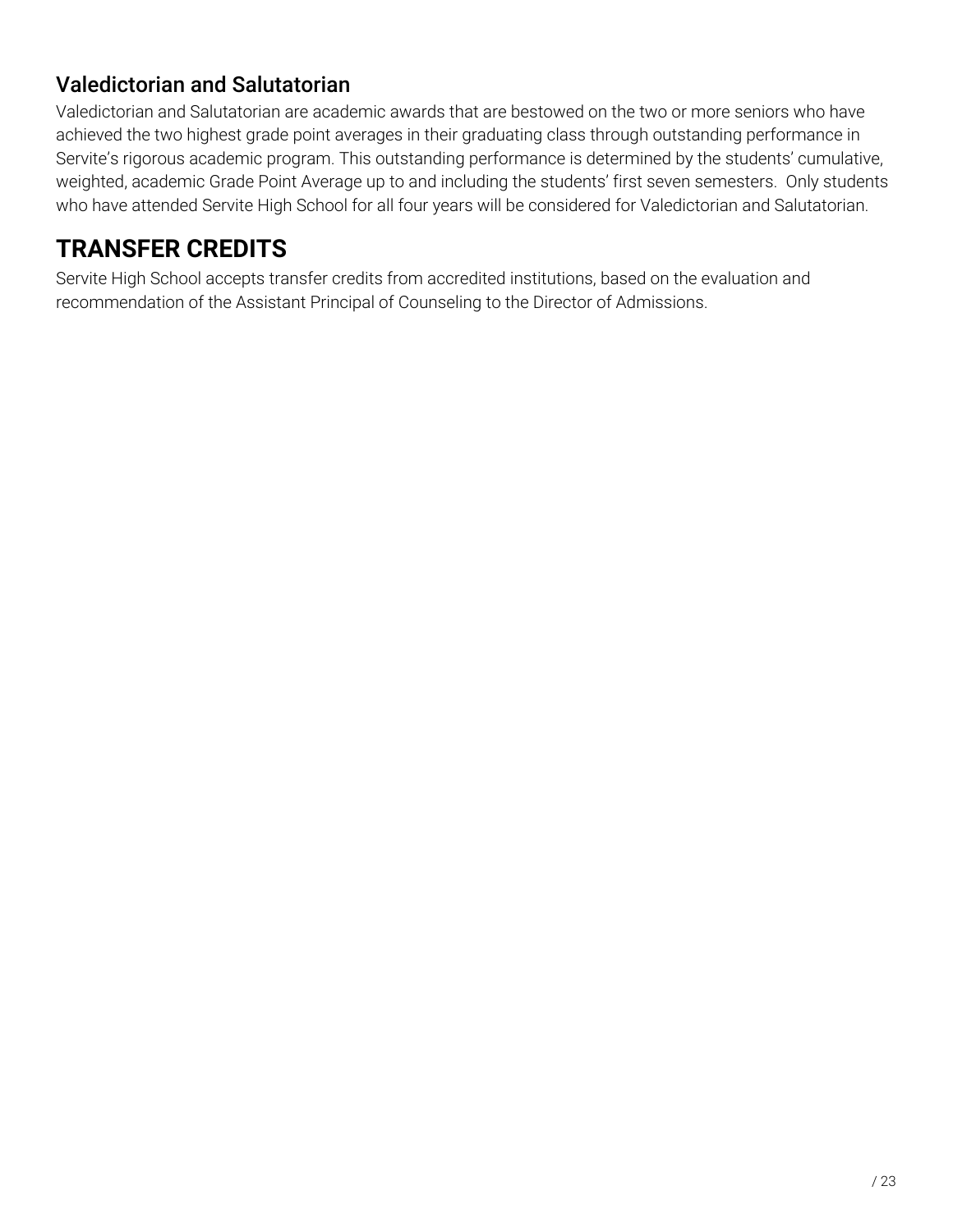# ADDITIONAL ACADEMIC PROGRAMS

#### <span id="page-23-0"></span>**ADVANCED PLACEMENT PROGRAM**

The College Board's Advanced Placement (AP) Program enables students to pursue college-level studies while still in high school. Based on their performance on rigorous AP Examinations given in May, students can earn credit and/or advanced placement for college. In addition, the AP Program offers students the following benefits:

- Allows high school students to take courses that are challenging, rigorous and in-depth exactly the kinds of courses they will face once in college.
- Prepares students to succeed in college.
- Enables students to pursue a double major, to study or travel abroad, or to undertake a combined Bachelor's and Master's Program through the credits they earn for their AP achievements.
- Allows students to take more advanced courses in disciplines where they have received a firm grounding from AP.

Servite High School demonstrates its commitment to academic excellence by offering 19 Advanced Placement courses taught by teachers who are trained in their area. Qualified students who are willing to accept the challenge of a curriculum that serves as a national standard for college-level achievement should consider these courses. These courses are offered based on student demand.

| Art History                                                   | English Language & Composition                              | Physics C                                                        |
|---------------------------------------------------------------|-------------------------------------------------------------|------------------------------------------------------------------|
| Biology                                                       | English Literature & Composition                            | Psychology                                                       |
| Calculus (AB)                                                 | <b>Environmental Science</b>                                | Spanish Language & Culture                                       |
| Calculus (BC)                                                 | European History                                            | <b>Statistics</b>                                                |
| Chemistry<br>Chinese Language & Culture<br>Computer Science A | French Language & Culture<br>Latin Vergil<br>Macroeconomics | <b>US Government and Politics</b><br>US History<br>World History |
| <b>Computer Science Principles</b>                            | Microeconomics                                              |                                                                  |

#### <span id="page-23-1"></span>Advanced Placement Courses

## <span id="page-23-2"></span>**INSTRUCTIONAL SUPPORT SERVICES PROGRAM**

Recognizing that some students have learning difficulties that impact their ability to benefit from traditional methods of instruction, Servite High School has established the Instructional Support Services (ISS) Program. The ISS is a program designed to assist and respond to the needs of students who learn differently. It features ongoing educational support, accommodations, training in self-advocacy, parent education, and referral procedures for a comprehensive assessment and diagnosis.

Also, students who have physical needs (i.e. vision impairment, hearing impairment, heart conditions, or other medical issues) may receive services, depending on their needs.

24 / ACADEMIC POLICIES 2020-2021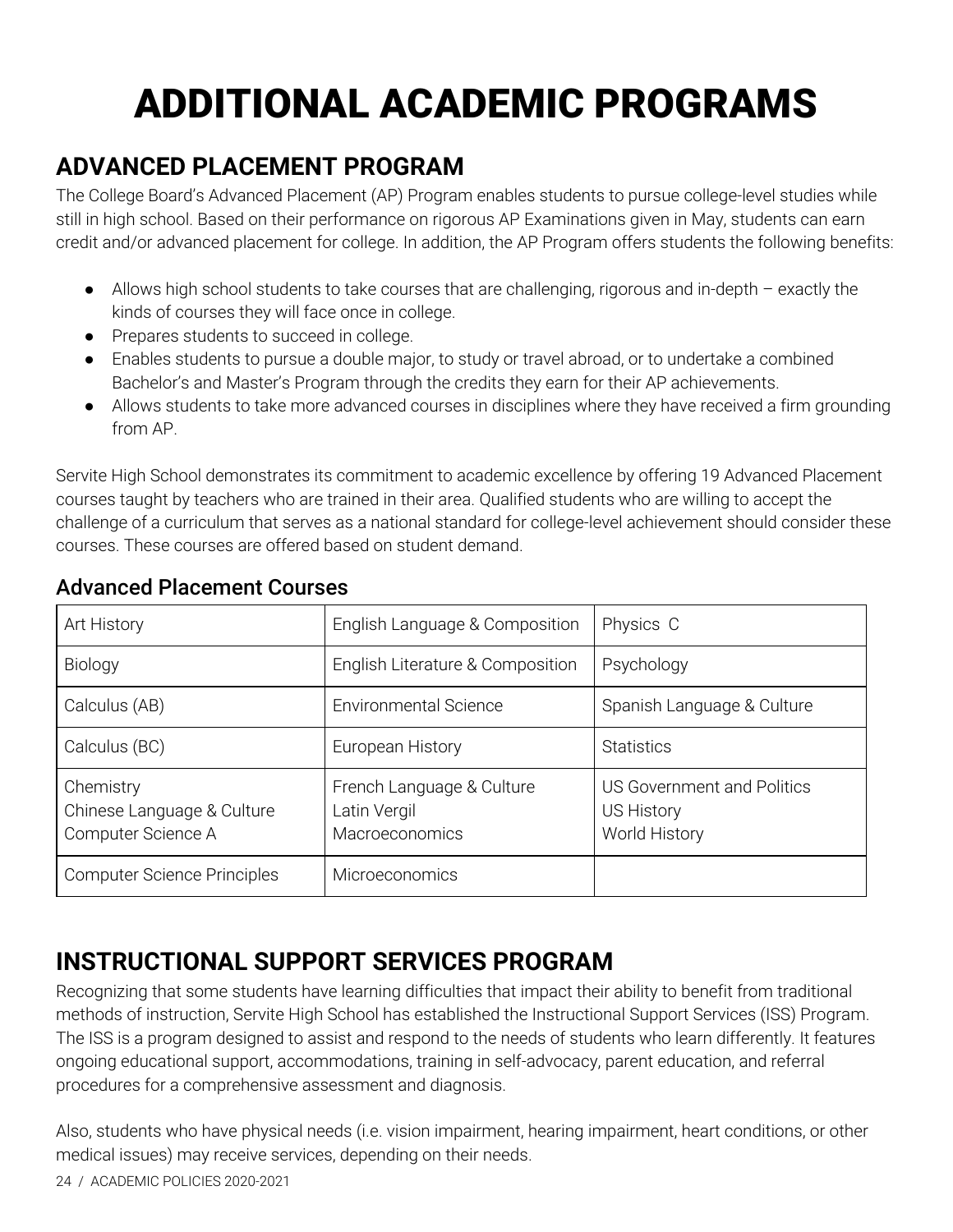#### <span id="page-24-0"></span>Definition of a Student with Learning Needs

Students qualify for the ISS Program according to the findings of an appropriate psycho-educational battery of tests that include at least:

- Wechsler Intelligence Scale for Children-III or Wechsler Adult Intelligence Scale-Revised
- A standardized measure of achievement such as Woodcock-Johnson Psycho Educational Battery Revised, Peabody Individual Achievement Test Battery, Wechsler Individual Achievement Test Battery, Kaufman Achievement Test Battery
- Measure of processing capabilities such as the Detroit Test of Learning Aptitude or the Slingerland or Woodcock Johnson Psycho Educational Battery-Revised

Services provided to all students in the program include: Assessment procedures to identify specific problems and areas of strength and special tutoring assistance referral. Other services available through the program require that a student be diagnosed by a professional with a specific learning disability/difference. Services/Accommodations can include: extended time for testing, modified administration of tests (such as oral, written without a "bubble" response sheet, books on tape, etc.), and/or small group or individual testing.

It is anticipated that each student accepted into the ISS Program will utilize the services to the degree necessary for each student's own learning needs as determined by the Director of Instructional Support Services. Services can include:

- 1. Assistance in developing accommodations and modifications necessary for academic success
- 2. Communication with teachers to develop adaptive learning strategies and classroom accommodations for the student
- 3. Direction and guidance in academic performance for the student with learning difficulties
- 4. Participation in the Academic Achievement elective, if placement in that class is deemed appropriate for the student

#### <span id="page-24-1"></span>Extended Time on Finals

In an effort to ensure the effectiveness of and streamline and monitor the process in which students receive recommended special accommodations, it is necessary to require specific testing and dates within which these tests have been given. The following is a list of psycho-educational evaluations that students are required to have as well as some other guidelines in order to qualify for extended time on finals:

The documentation or testing needs to be three (3) years current and on file in the ISS Program Office.

- Evaluations must be performed by a licensed educational psychologist.
- The battery administered must include at least the following instruments:
	- Wechsler Intelligence Scale for Children III or a Wechsler Adult Intelligence Scale-Revised.
	- A standardized measure of Achievement such as Woodcock-Johnson Psycho educational Battery-Revised, Peabody Individual Achievement Test Battery, Wechsler Individual Achievement Test Battery, Kaufman Achievement Battery.
	- Measure of processing capabilities such as the Detroit Test of Learning Aptitude or the Slingerland or Woodcock Johnson Psycho educational Battery-Revised.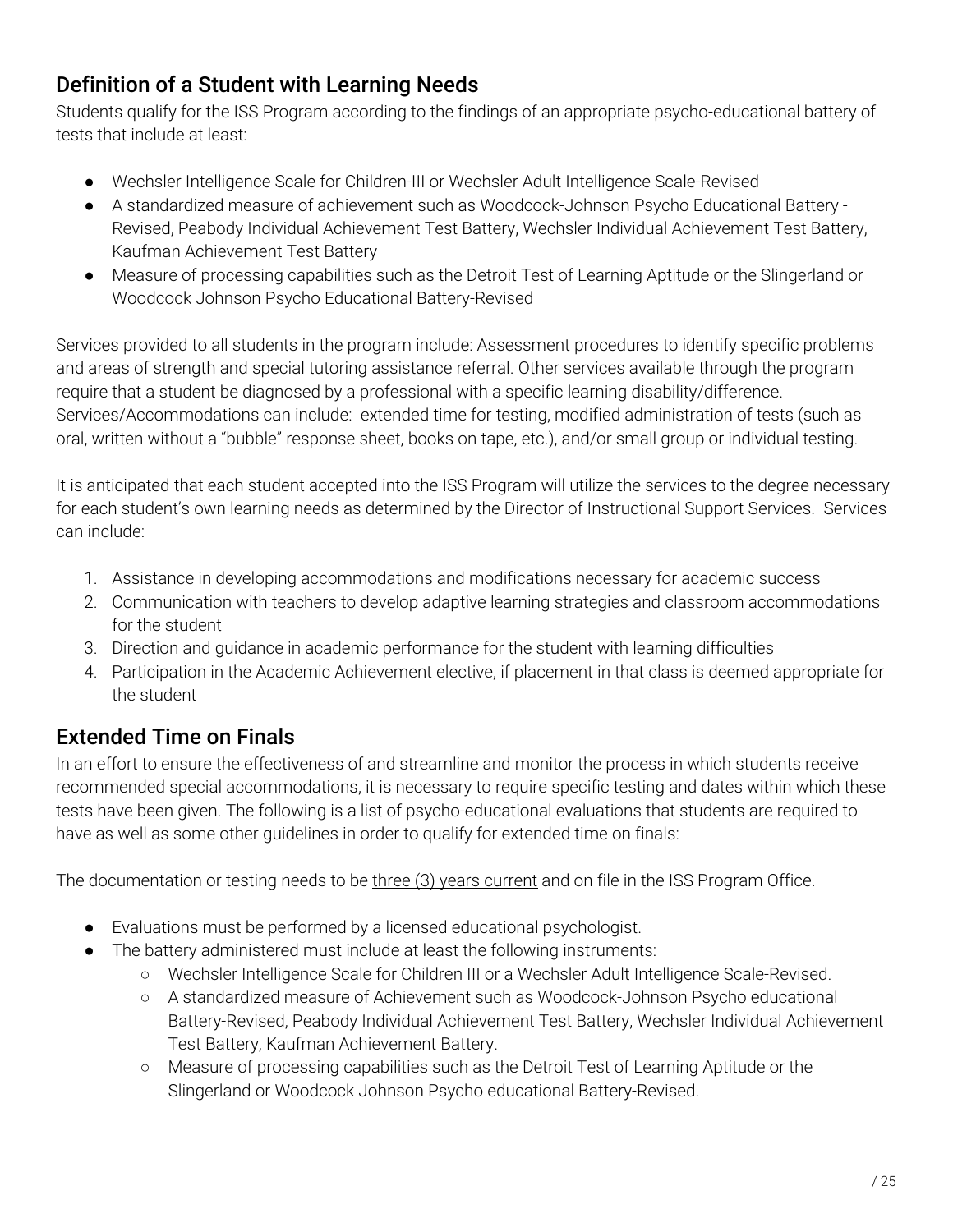The assessment must be in writing, report the Standardized scores achieved for each of the tests, state the qualifying diagnosis and the data which supports the clinician's diagnosis.

Any student may take advantage of extended time on his final exams, but students *will not be allowed to take standardized tests such at the ACT, SAT, PSAT, or other exams associated with college acceptance with* extended time unless they have the above-specified documentation, three years current, and on file in the ISS *Program Office.* Sign-ups will be approximately one month prior to the administration of the test in the ISS Program Office. The Director will publish additional information and definite dates for sign-up on the school website (www.servitehs.org). If you have any questions, contact Mrs. Gina Johnson, the Director of Instructional Support Services, at gjohnson@servitehs.org or at 714-774-7575 x 1146.

#### <span id="page-25-0"></span>Family Educational Rights and Privacy Act of 1974

In accordance with the Family Educational Rights and Privacy Act of 1974 (The Buckley Amendment), parents of students under 18, students 18 years old, and parents of students 18 years old and in high school but still an income tax dependent have the right to review school records. It is the right of those named above to challenge the records, not to change them.

Likewise, the school abides by the provisions of the Buckley Amendment with respect to the rights of non-custodial parents. In the absence of a court order to the contrary, Servite High School will provide the non-custodial parent access to the academic records and to other school-related information regarding the child. If there is a court order specifying that there is to be no information given, it is the responsibility of the custodial parent to provide the school with an official copy of the court order.

Herewith parents and students are to be considered notified and informed of their rights.

| <b>Hilary Recknor</b> | Assistant Principal of Counseling<br>Last Names A - D      | Extension 1156 |
|-----------------------|------------------------------------------------------------|----------------|
| Amy Bowman            | Counselor<br>Last Names E - K                              | Extension 1133 |
| Megen Anspach         | Counselor<br>Last Names L - Q                              | Extension 1457 |
| Nick Perfetto         | Counselor<br>Last Names R - Z                              | Extension 1174 |
| Gina Johnson          | Director, Instructional Support                            | Extension 1146 |
| Andrea Valenzuela     | Registrar                                                  | Extension 1134 |
| <b>Gregory Portis</b> | Attendance / Assistant Dean of Students                    | Extension 1116 |
| Jack Conklin          | Dean of Students                                           | Extension 1121 |
| Andrea Watanabe       | Assistant Principal of Curriculum & Educational Technology | Extension 1126 |
| Olga Hofreiter        | Assistant Principal of Instruction                         | Extension 1144 |

## <span id="page-25-1"></span>**IMPORTANT EXTENSIONS**